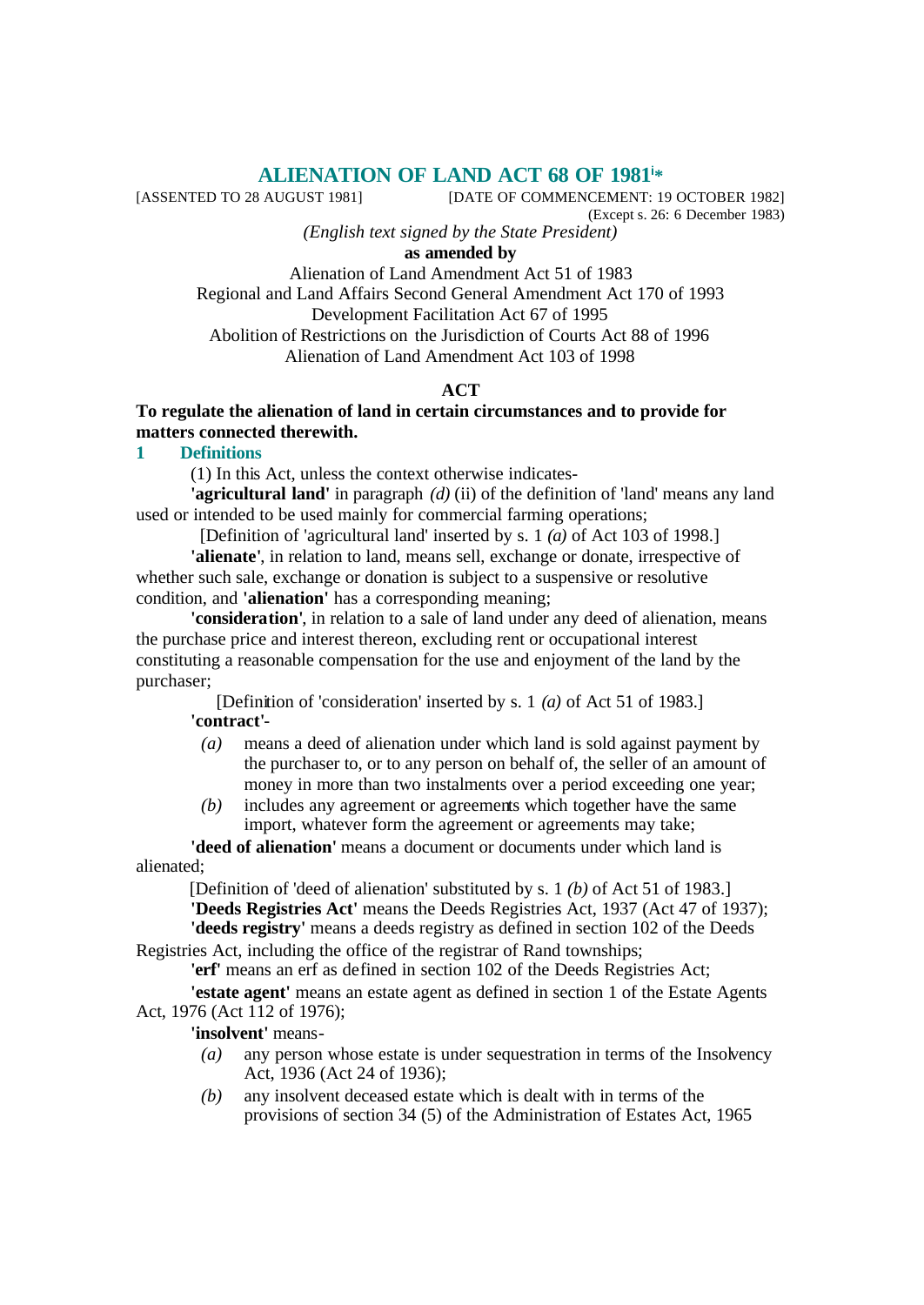(Act 66 of 1965);

- *(c)* any juristic person in liquidation which is unable to pay its debts;
- *(d)* any person whose estate is dealt with in terms of section 28 (5) of the Agricultural Credit Act, 1966 (Act 28 of 1966);

## **'intermediary'** means-

- *(a)* any person who sells land to a remote purchaser; or
- *(b)* subject to the provisions of subsection (2), any person who has alienated land which, after such alienation, is sold by another person to a remote purchaser and which, at the time of the sale, has yet to be transferred to such first-mentioned person;

# **'land'**-

- *(a)* includes-
	- (i) any unit;
	- (ii) any right to claim transfer of land;
	- (iii) any undivided share in land;
	- (iv) initial ownership referred to in section 62 of the Development Facilitation Act, 1995;

[Para. *(a)* substituted by s. 68 of Act 67 of 1995.]

- *(b)* includes, in Chapters I and III, any interest in land, other than a right or interest registered or capable of being registered in terms of the Mining Titles Registration Act, 1967 (Act 16 of 1967);
- *(c)* in section 3 (2) and Chapter II-
	- (i) means any land used or intended to be used mainly for residential purposes;
	- (ii) excludes-
		- *(aa)* agricultural land as defined in section 1 of the Subdivision of Agricultural Land Act, 1970 (Act 70 of 1970);
		- *(bb)* land which forms part of any scheduled Black area as defined in section 49 of the Development Trust and Land Act, 1936 (Act 18 of 1936), or of a released area contemplated in section 2 of the said Act;
		- *(cc)* land to which the provisions of the Rural Cobured Areas Act, 1963 (Act 24 of 1963), apply;
		- *(dd)* land which is held in trust by the State or a Minister for any person;
		- [Para. *(c)* amended by s. 1 *(c)* of Act 51 of 1983.]
- *(d)* in section 29A-
	- (i) includes-
	- *(aa)* land, whether or not registrable, used or intended to be used mainly for residential purposes;
	- *(bb)* any housing interest as defined in section 1 of the Housing Development Schemes for Retired Persons Act, 1988 (Act 65 of 1988), and any proposed housing interest;
	- *(cc)* any share in a share block company as defined in section 1 of the Share Blocks Control Act, 1980 (Act 59 of 1980), and any proposed share, which confers on the holder of such share the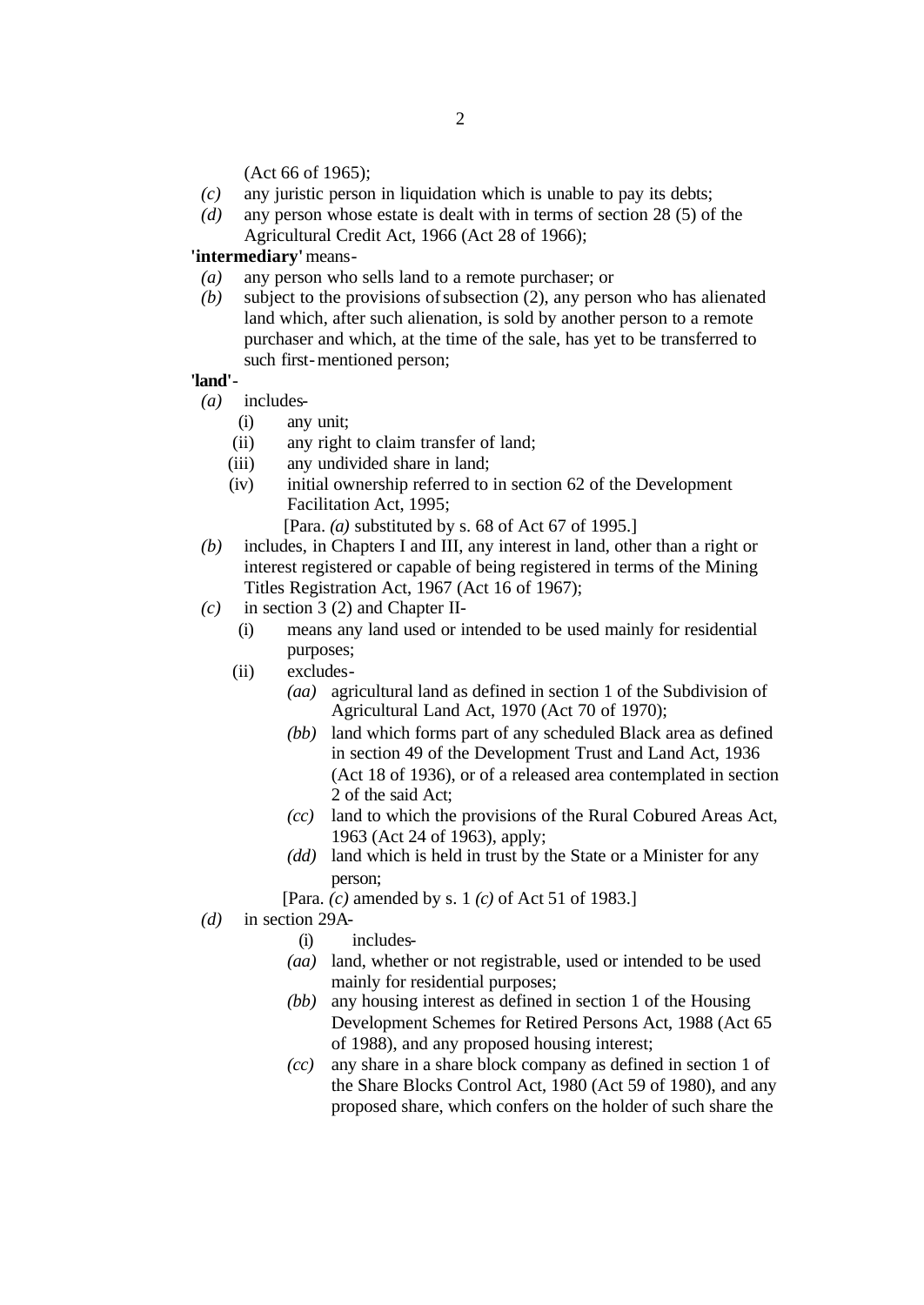right to occupy land owned or leased by the share block company and which is used or intended to be used mainly for residential purposes;

*(dd)* any unit as defined in section 1 of the Sectional Titles Act, 1986 (Act 95 of 1986), and includes any proposed unit;

(ii) excludes agricultural land;

[Para. *(d)* added by s. 1 *(b)* of Act 103 of 1998.]

**'local authority'** means any institution or body contemplated in section 84 (1) *(f)* of the Republic of South Africa Constitution Act, 1961 (Act 32 of 1961), which has been established or constituted by or under any ordinance of a provincial council or in relation to which a provincial council may make ordinances;

**'Minister'** means the Minister of Industries, Commerce and Tourism;

**'owner'**, in relation to land, means the person in whose name that land is registered in the deeds office concerned, and also any successor in title of such person;

**'practitioner'** means a practitioner as defined in section 1 of the Attorneys Act, 1979 (Act 53 of 1979);

**'prescribe'** means prescribe by regulation;

**'purchaser'**, in Chapter II, means any person to whom land is alienated under a contract;

**'registrable'**, in relation to land, means capable of being registered as the subject of a separate title deed in a deeds registry in that the requirements of any law relating to such registration have been complied with, and includes capable of being transferred in initial ownership as contemplated in section 62 of the Development Facilitation Act, 1995;

[Definition of 'registrable' substituted by s. 1 *(d)* of Act 51 of 1983 and by s. 68 of Act 67 of 1995.]

**'regulation'** means a regulation made under this Act;

**'remote purchaser'**, in relation to land, means, subject to the provisions of subsection (3), any person who purchases land in terms of a contract from another person who is not the owner of that land;

**'repealed Act'** means the Sale of Land on Instalments Act, 1971 (Act 72 of 1971);

**'Sectional Titles Act'** means the Sectional Titles Act, 1971 (Act 66 of 1971);

**'seller'** means, in Chapter II, any person who alienates land in terms of a contract or any other person to whom the obligation of that person to give transfer of land in terms of a contract has passed;

**'this Act'** includes any regulation or notice in terms of this Act;

**'township'** includes any land which is subject to a town planning scheme in operation or binding under any law or an amendment thereof;

**'unit'** means a unit as defined in section 1 of the Sectional Titles Act and includes any proposed unit.

(2) Any person who is an intermediary in terms of paragraph *(b)* of the definition of 'intermediary' in subsection (1), ceases to be such when the land referred to in that paragraph is registered in his name.

(3) Any person who is a remote purchaser in terms of the definition of 'remote purchaser' in subsection (1), ceases to be such when the land referred to in that definition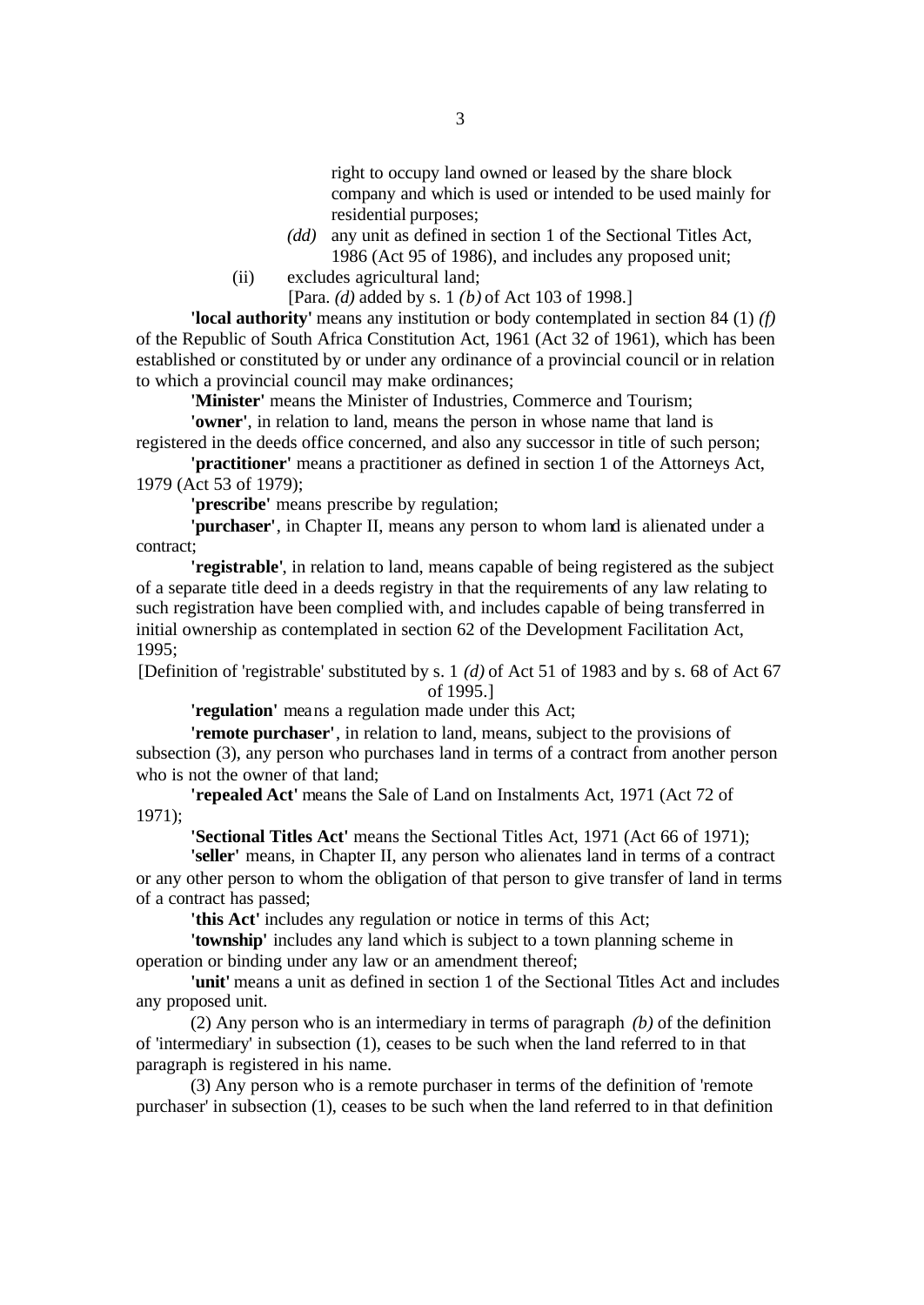is registered in the name of the other person mentioned in that definition.

## **CHAPTER I**

# **FORMALITIES IN RESPECT OF DEEDS OF ALIENATION (ss 2-3)**

# **2 Formalities in respect of alienation of land**

(1) No alienation of land after the commencement of this section shall, subject to the provisions of section 28, be of any force or effect unless it is contained in a deed of alienation signed by the parties thereto or by their agents acting on their written authority.

(2) The provisions of subsection (1) relating to signature by the agent of a party acting on the written authority of the party, shall not derogate from the provisions of any law relating to the making of a contract in writing by a person professing to act as agent or trustee for a company not yet formed, incorporated or registered.

(2A) The deed of alienation shall contain the right of a purchaser or prospective purchaser to revoke the offer or terminate the deed of alienation in terms of section 29A.

[Sub-s. (2A) inserted by s. 2 of Act 103 of 1998.]

### **3 Application of Act to sales of land by public auction**

(1) The provisions of section 2 do not apply to the sale of land by public auction.

(2) If in terms of a sale of land by public auction the purchase price or any other charges is or are payable by the purchaser in more than two instalments over a period exceeding one year-

- *(a)* the provisions of this Act apply to that sale as if it were a sale under a contract;
- *(b)* in such application of section 6, the conditions of sale determined in terms thereof shall be read in public immediately before the auction; and
- *(c)* the seller shall forthwith after the auction furnish the purchaser with a copy of the contract, failing which the purchaser may cancel the sale. [Sub-s. (2) amended by s. 2 of Act 51 of 1983.]

### **CHAPTER II**

# **SALE OF LAND ON INSTALMENTSii\* (ss 4-25)**

## **4 Application of Chapter**

This Chapter shall not apply in respect of a contract in terms of which the State, the Community Development Board established by section 2 of the Community Development Act, 1966 (Act 3 of 1966), the National Housing Commission mentioned in section 5 of the Housing Act, 1966 (Act 4 of 1966), or a local authority is the seller.

# **5 Language in which contract shall be drawn up**

The purchaser in relation to a contract is entitled to choose the official language in which the contract shall be drawn up.

### **6 Contents of contract**

(1) A contract shall contain-

- *(a)* the names of the purchaser and the seller and their residential or business addresses in the Republic;
- *(b)* the description and extent of the land which is the subject of the contract;
- *(c)* if the seller is not the owner of the land, the name and address of that owner;
- *(d)* if the land is encumbered by a mortgage bond, the name and address of the person, or his representative or, in the case of a participation bond, the name and address of the nominee company, or its representative, in favour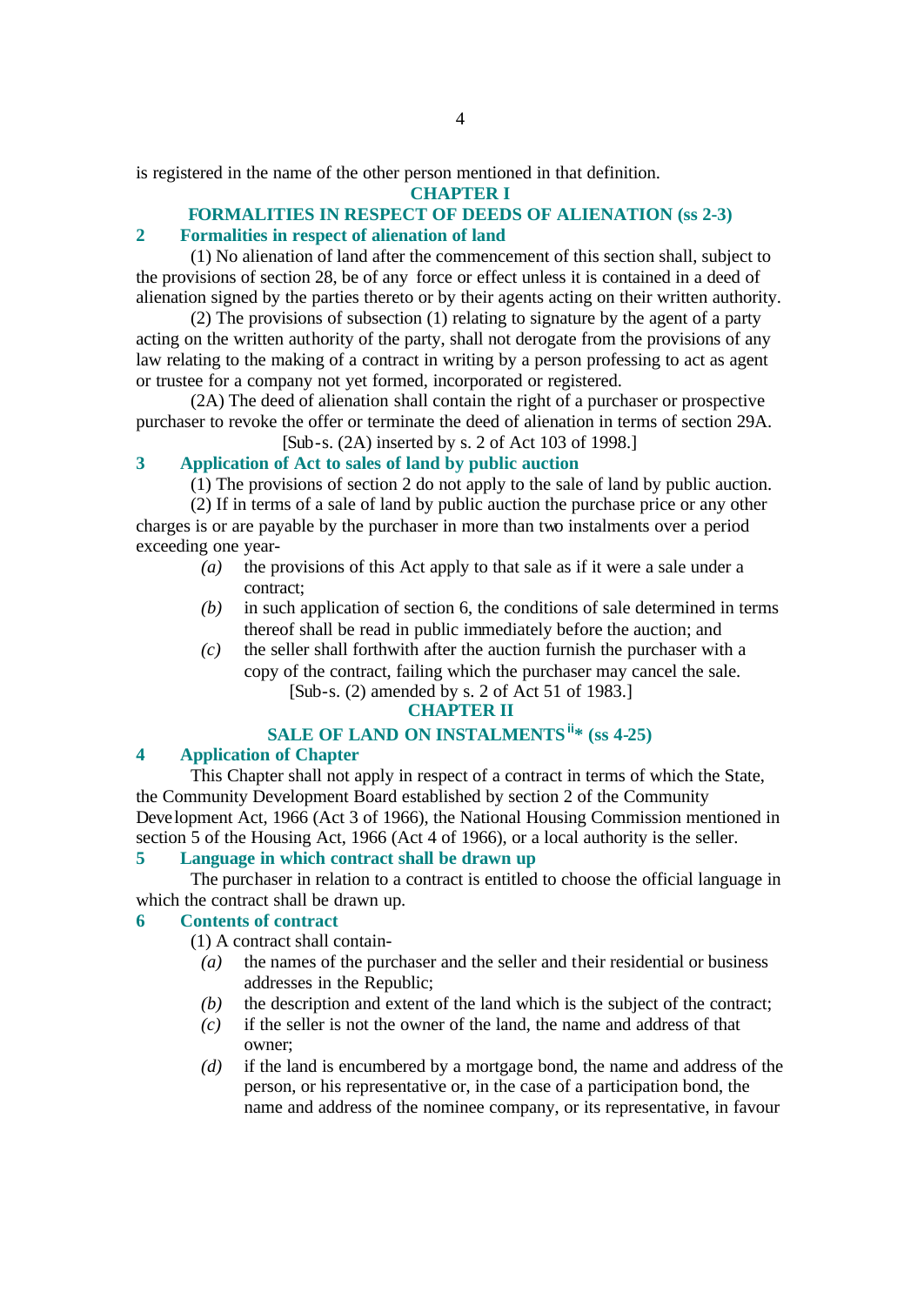of whom the mortgage bond over the land is registered at the time the contract is concluded;

- *(e)* the amount of the purchase price;
- *(f)* the annual rate at which interest, if any, is to be paid on the balance of the purchase price;
- *(g)* the amount of each instalment payable under the contract in reduction or settlement of the purchase price and interest (if any);
- *(h)* the due date or the method of determining the due date of each instalment;
- *(i)* if the land is sold by an intermediary, the name and address of every other intermediary who alienated the land prior to the date the contract is concluded;
- *(j)* the amount or amounts of any transfer duty (if any) payable in terms of the Transfer Duty Act, 1949 (Act 40 of 1949), in respect of the land, and the name of the person or persons by whom such duty is to be paid;
- *(k)* the dates on which and the conditions on which the purchaser shall be entitled to take possession and occupation of the land;
- *(l)* the place where the payments shall be made;
- *(m)* the date on which the risk, profit and loss of the land shall pass to the purchaser;
- *(n)* a statement of the obligation (if any) of the purchaser to insure the subject matter of the contract;
- *(o)* a statement-
	- (i) of any amount which in terms of any law is payable in respect of the land as endowment, betterment or enhancement levy, a development contribution or any similar imposition and an indication of the person to and the person by whom it is so payable; and
	- (ii) that no amount contemplated in subparagraph (i) is payable in respect of the land, if such is the case;
		- [Para. *(o)* substituted by s. 3 of Act 51 of 1983.]
- *(p)* an indication of the party who shall be liable for the payment of the costs of-
	- (i) the drafting of the contract;
	- (ii) the recording thereof in terms of section 20; and
	- (iii) the transfer of the land;
- *(q)* if the land is not the subject of a separate title deed at the time the contract is concluded, the latest date at which the land shall be registrable in the name of the purchaser;
- *(r)* if the seller is the owner of the land, an undertaking by him that the land shall not be encumbered or further encumbered by a mortgage bond on or before the date on which the contract is recorded in terms of section 20;
- *(s)* the period within which the purchaser is obliged or may be compelled to take transfer of the land against simultaneous payment of all amounts owed by him in terms of the contract;
- *(t)* a reference to-
	- (i) the right of a purchaser under section 11 to perform the obligations of the owner or an intermediary;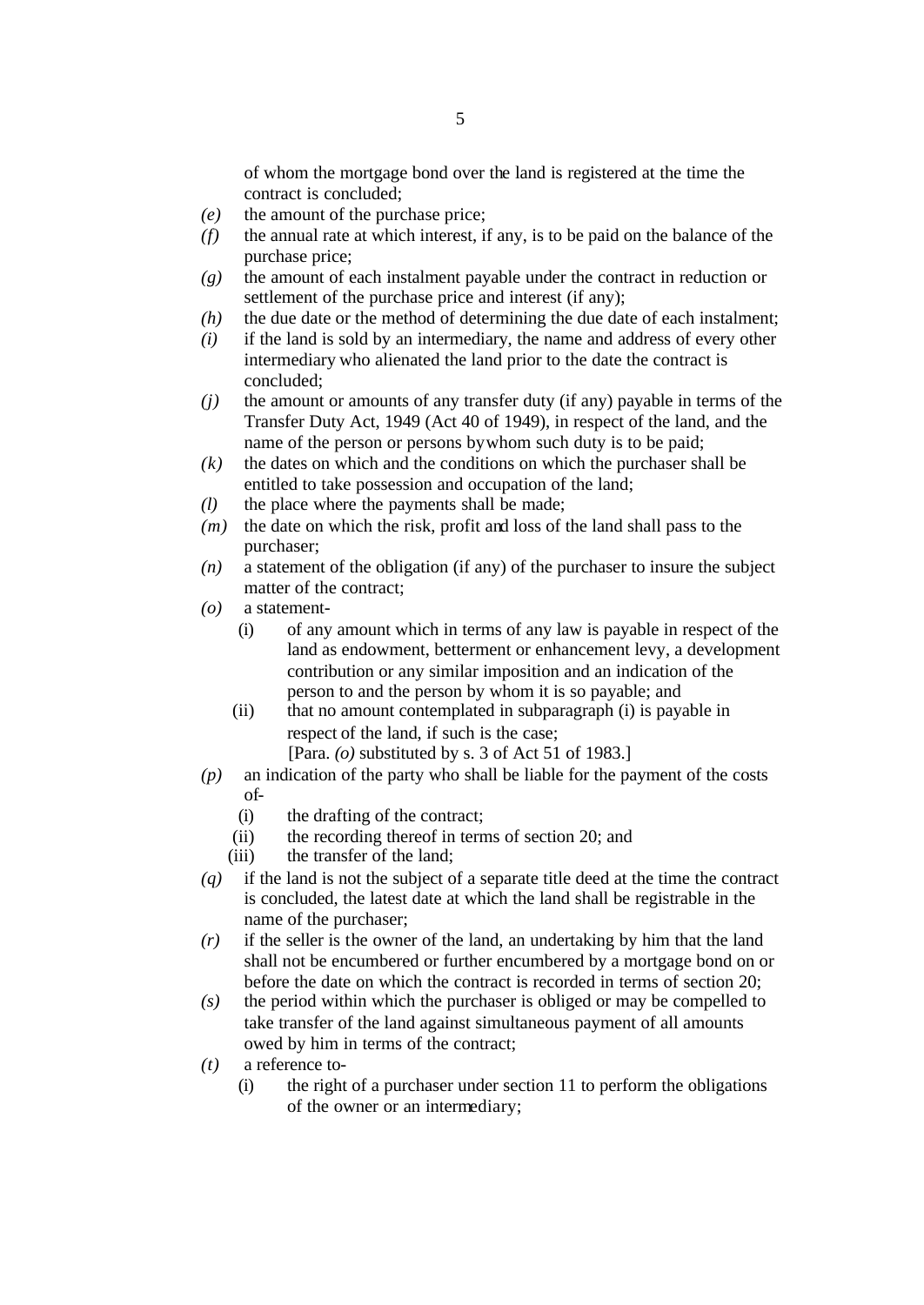- (ii) the right of the purchaser under section 17 to accelerate payments in terms of the contract and to claim transfer of the land against simultaneous payment of all the amounts payable by him to the seller in terms of the contract;
- (iii) the right of the purchaser under section 20 to have the contract recorded;
- (iv) the rights and remedies of the purchaser under sections 13 (2), 16 (3), 23 and 27;
- (v) the obligation of the purchaser-
	- *(aa)* in terms of section 9 to give the information referred to in that section to any mortgagee;
	- *(bb)* in terms of section 15 (2) to accept a mortgage bond arranged in terms of that section on his behalf;
	- *(cc)* in terms of section 21 (1) to give the information referred to in that section to the owner of the land;
- (vi) the limitation in terms of section 19 of the right of the seller to take action by reason of any breach of contract on the part of the purchaser.

(2) The date which is stated in a contract in terms of subsection (1) *(m)*, shall not be earlier than the date which is stated therein in terms of subsection (1) *(k)* as the date on which the purchaser shall be entitled to take possession of the land.

(3) The aggregate amount of the instalments referred to in subsection (1) *(g)* which are to be paid during any of successive periods of 12 months following on the date of the contract, shall not be less than the interest which, in terms of the contract, would become payable during that period if all instalments were paid timeously.

(4) The date stated in a contract in terms of subsection (1) *(q)*, shall not be later than five years from the date of the contract.

(5) If for whatever reason the seller is unable, after the date referred to in subsection (4), to tender transfer of the land against simultaneous payment of all the amounts payable to him by the purchaser in terms of the contract, the purchaser may cancel the contract, in which event the parties shall be entitled to the relief provided for in section 28 (1), or the purchaser may abide by the contract, in which event no interest shall be payable by him in terms of the contract as from the date in question until such time as such transfer is tendered: Provided that this subsection shall not detract from any additional claim for damages which the purchaser may have.

### **7 Sale of land encumbered by mortgage bond**

(1) If the land sold in terms of a contract is encumbered by one or more than one mortgage bond, the seller shall within 30 days after the conclusion of the contract hand to the purchaser or send to him by registered post a certificate, drawn up and dated not more than four months before the conclusion of the contract, by each mortgagee, in which is indicated the amount the mortgagee requires to be paid in terms of section 9 for the discharge of his mortgage bond or for the release of the land from his mortgage bond, as the case may be, as well as the rate or rates at which interest shall be levied as from the date of the certificate.

(2) Any certificate contemplated in subsection (1) shall irrevocably bind the mortgagee concerned and any successor in title of him for a period of four months as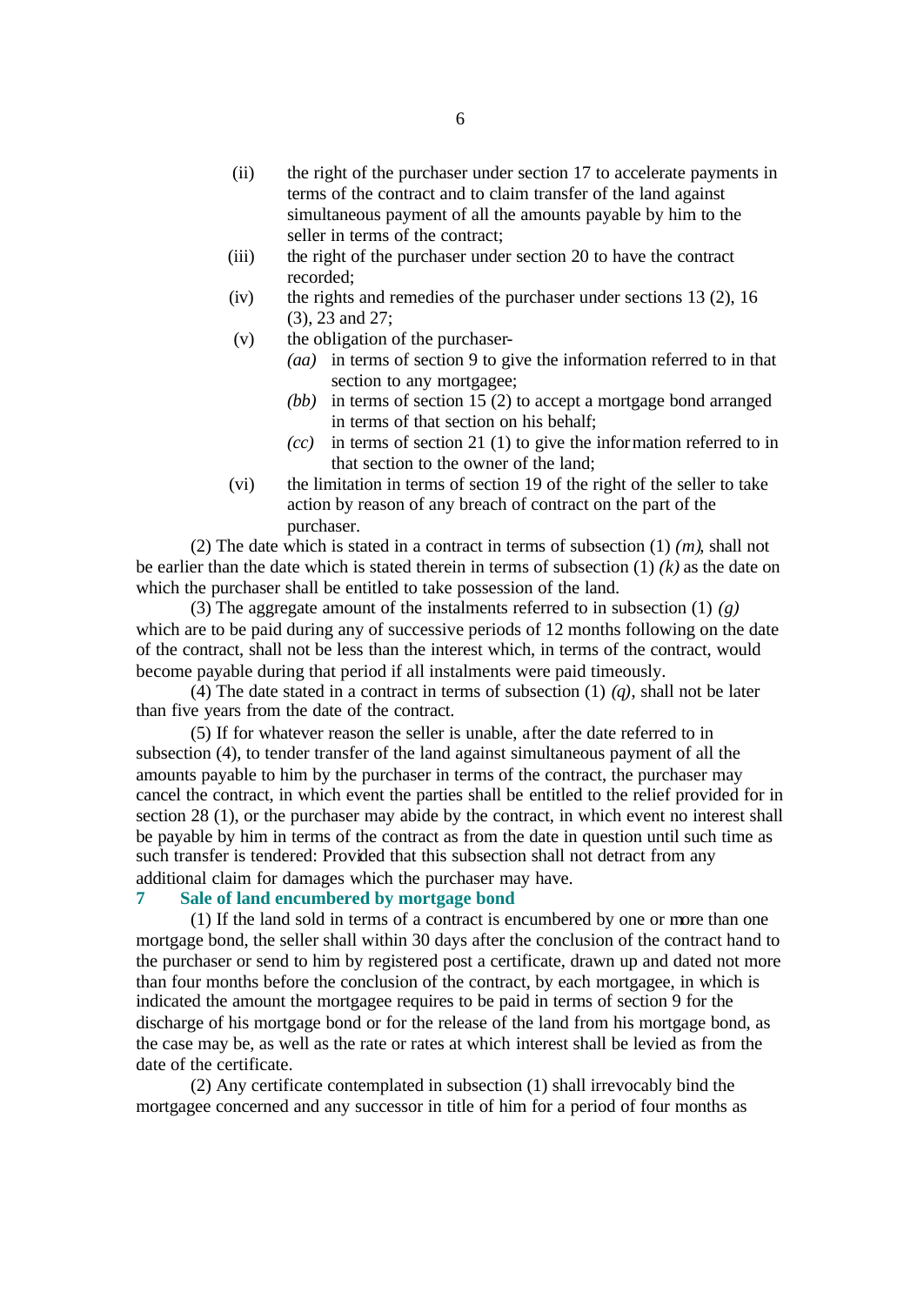from the date of such certificate, and shall operate in favour of any person to whom the land is or has been alienated.

 $(3)$  If-

- *(a)* a seller fails to furnish the purchaser with a certificate as provided in subsection (1) within the period referred to in that subsection; or
- *(b)* the amount or aggregate amounts indicated in the certificate or certificates contemplated in subsection (1) exceed the amount stated in the contract in terms of section 6 (1) *(e)*,

the purchaser is entitled within 14 days after the period referred to in paragraph *(a)* has expired, or after receipt of the certificate or certificates referred to in paragraph *(b)*, as the case may be, to cancel the contract, in which case the parties are entitled to the relief provided for in section 28 (1).

(4) A mortgagee shall, within 21 days of being requested thereto by a seller, furnish him with the certificate referred to in subsection (1), and if he fails to do so, he shall be liable to such person as if he were obliged by contract to furnish him with such certificate and failed to do so.

[Sub-s. (4) added by s. 4 of Act 51 of 1983.]

# **8 Sale of land by intermediary**

(1) If land is sold by an intermediary, that intermediary shall within 30 days after the date of the contract hand or send to the purchaser by registered post a certificate bearing a date and furnished not more than 30 days before the conclusion of the contract by-

- *(a)* the person who alienated the land to that intermediary; and
- *(b)* every other person who alienated that land to an intermediary prior to the conclusion of the contract.

(2) The certificate referred to in subsection (1) shall indicate the amount owed at the date of the certificate in respect of the land to the person who furnished it and shall be signed by that person in the presence of two witnesses, who shall attest to that signature on the certificate.

 $(3)$  If-

- *(a)* the seller fails to furnish the purchaser with a certificate as provided in subsection (1) within the period referred to in that subsection; or
- *(b)* the amount of such certificate exceeds the amount stated in the contract in terms of section 6 (1) *(e)*,

the purchaser is entitled within 14 days after the period referred to in subsection (1) has expired, or after receipt of the certificate, as the case may be, to cancel the contract, in which case the parties are entitled to the relief provided for in section 28 (1).

## **9 Disclosure to purchaser of release figure in respect of land encumbered by mortgage bond**

(1) When land encumbered by a mortgage bond is sold in terms of a contract, the purchaser shall forthwith notify the mortgagee of-

- *(a)* the conclusion of that contract;
- *(b)* his address contemplated in section 23 and any change of that address; and
- *(c)* such other particulars in respect of the contract as the mortgagee may reasonably require to be furnished to him.
- (2) *(a)* A mortgagee who has been notified by a purchaser in terms of subsection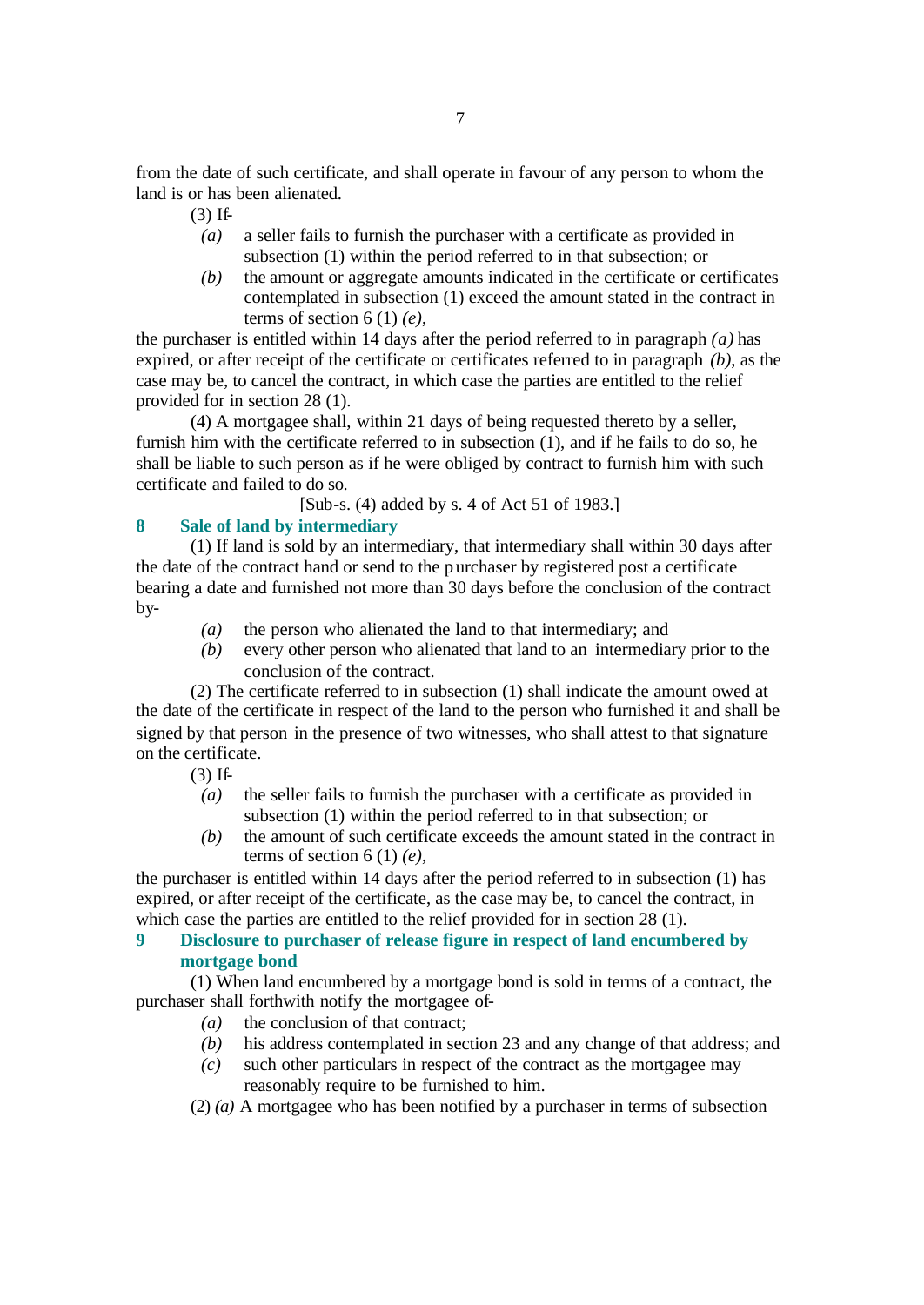(1) shall, at least 21 days before instituting legal proceedings against the mortgagor on the mortgage bond, inform the purchaser, by written notice sent to him by registered post at his address referred to in subsection (1) *(b)*, of his intention to do so.

*(b)* For the purposes of paragraph *(a)*, proceedings are deemed to be instituted on the date on which summons is issued or the notice of motion is filed, as the case may be.

*(c)* Any mortgagee who fails to comply with the provisions of paragraph *(a)* shall, notwithstanding the provisions of subsection (3), at no time require the purchaser to pay the costs of any legal proceedings contemplated in that paragraph, for the discharge of or release of the land from the mortgage bond concerned: Provided that if the mortgagee who failed to give notice in terms of paragraph *(a)* should subsequently give such notice, the amount of such costs incurred after expiry of 21 days from the date of the lastmentioned notice may be included in the amount required for the discharge of or the release of the land from the mortgage bond, as the case may be.

(3) Any purchaser may, if the land in question is-

- *(a)* encumbered by a mortgage bond but not together with other land, require the mortgagee to furnish him with a certificate bearing a date and in which are stated the amount required by the mortgagee for the discharge of his mortgage bond, and the rate or rates at which interest is to be paid thereon; or
- *(b)* encumbered by a mortgage bond together with other land, require the mortgagee to furnish him with a certificate bearing a date and in which are stated the amount required by the mortgagee for the release of the land from his mortgage bond, and the rate or rates at which interest is to be paid thereon,

which amount shall, in either case, not exceed the amount contemplated in section 7 (1) together with interest and the amounts, or if the land is encumbered together with other land by the same mortgage bond, a proportionate share of the amounts, which a building society may recover in terms of section 48 of the Building Societies Act, 1965 (Act 24 of 1965), less-

- (i) in a case referred to in paragraph *(a)*, any amount paid by or on behalf of the purchaser or mortgagor in redemption of the mortgage bond; or
- (ii) in a case referred to in paragraph *(b)*, a proportionate share of any amount paid by or on behalf of the mortgagor in redemption of the mortgage bond as well as any amount paid by the purchaser to the mortgagee or mortgagees in terms of section 11  $(1)$   $(a)$   $(i)$  and  $(iii)$ .
	- [Sub-para. (ii) substituted by s. 5 of Act 51 of 1983.]

(4) The proportionate share referred to in subsection (3) shall be determined in accordance with the ratio which the amount required to be paid for the release of the land from the mortgage bond mentioned in the certificate referred to in section 7 (1) bears to the balance outstanding under that mortgage bond at the time when the certificate was issued.

(5) A request for a certificate referred to in subsection (3) shall be addressed to the mortgagee in writing and shall be accompanied by the fee prescribed from time to time in respect of mortgage bonds of the class to which the mortgage bond concerned belongs.

(6) Any mortgagee who receives any such request, shall within 21 days from the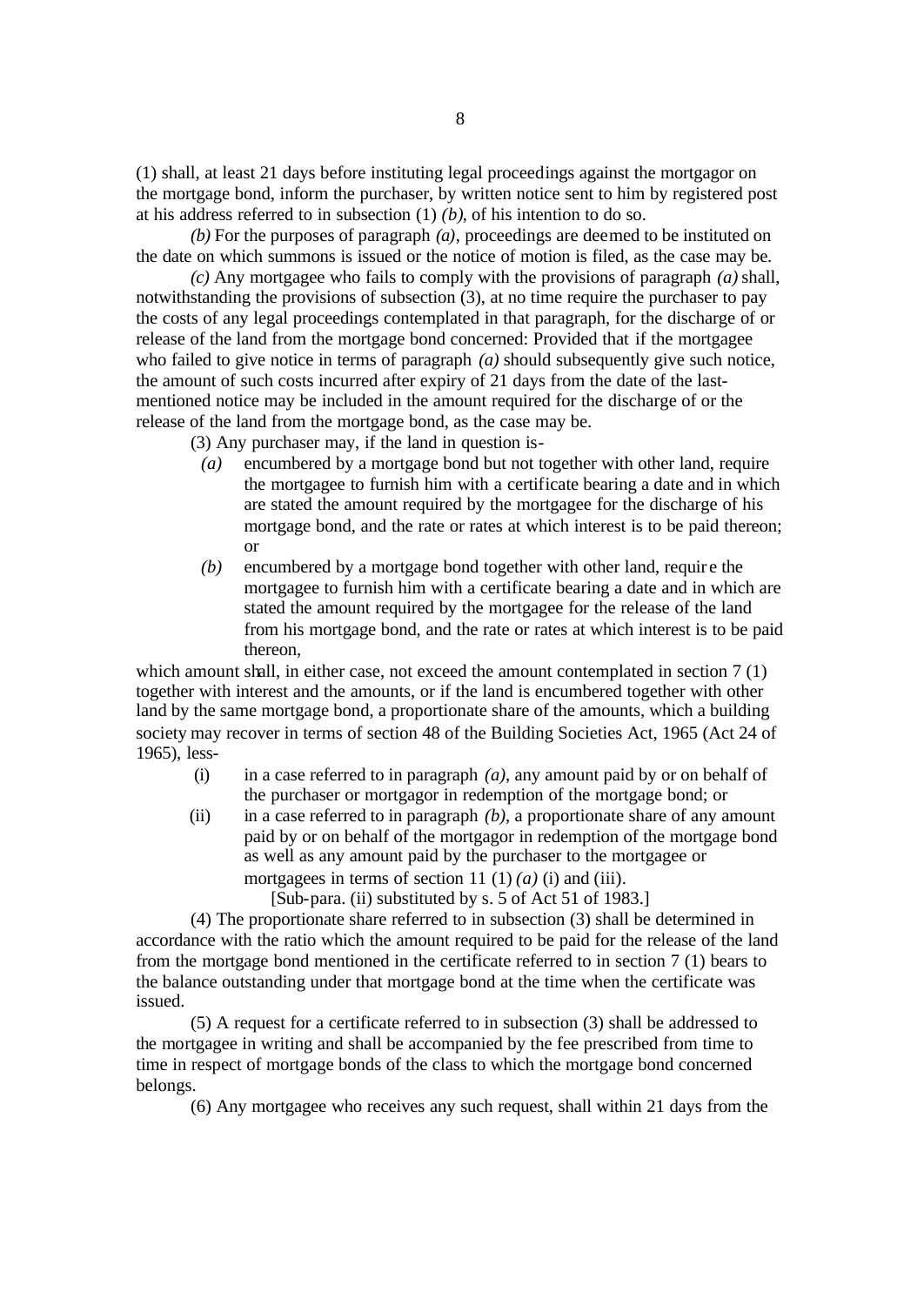date of that request furnish the purchaser concerned with such a certificate, but shall not be obliged to do so more often than three times in any calendar year.

(7) Any such certificate shall irrevocably bind the mortgagee concerned and his successor or successors in title for a period of four months from the date of such certificate, and shall operate in favour of any person to whom the land is or has been alienated.

(8) If a contract has been recorded in terms of section 20, a mortgagee in whose favour a mortgage bond over the land concerned is registered subsequent to such recording, is deemed to have consented irrevocably and unconditionally in favour of the purchaser whose contract was so recorded or any person to whom such land is subsequently alienated, to the discharge of his mortgage bond or the release of the land from his mortgage bond.

### **10 Certificates and information to be furnished by intermediaries and owners**

(1) A remote purchaser may by written notice require the owner or any intermediary who alienated the land in question prior to the date the contract concerned was concluded, to furnish him with the particulars of the outstanding balance under the deed of alienation in terms of which the owner or that intermediary alienated the land and with particulars as to any amount which in terms of the deed of alienation is due and unpaid.

(2) Any owner or intermediary receiving a written notice referred to in subsection (1), shall, within 30 days of the date of that notice, furnish the remote purchaser concerned with the outstanding balance and the particulars referred to in that subsection, but shall not be obliged to do so more often than three times in one calendar year.

(3) The owner of land alienated in terms of a contract and any intermediary who has alienated that land shall furnish any subsequent intermediary or remote purchaser, as the case may be-

- *(a)* in regard to any intermediary who alienated the land prior to him, with the information referred to in section 6 (1) (i);
- *(b)* in regard to the deed of alienation under which he alienated the land with-
	- (i) the certificate referred to in section  $8(1)$ ;
	- (ii) the certificate referred to in subsection (1) of this section; and
	- (iii) the information referred to in section 16  $(2)$   $(f)$ ,

and if he fails to do so, he shall be liable to such intermediary or purchaser as if he were obliged by contract to do so and failed to do so.

### **11 Purchaser or remote purchaser may fulfil obligations of owner or intermediary**

(1) When land has been sold in terms of a contract-

- *(a)* the purchaser or remote purchaser may, if-
	- (i) the owner fails to fulfil his obligations to a mortgagee or mortgagees; or
	- (ii) any intermediary fails to fulfil his obligations to the person who alienated the land to him; or
	- (iii) any payment to be made by him to the person who alienated the land to him, would reduce the amount owed by him to that person to an amount less than the amount or amounts in aggregate which in terms of section 9 (3) the mortgagee or mortgagees referred to in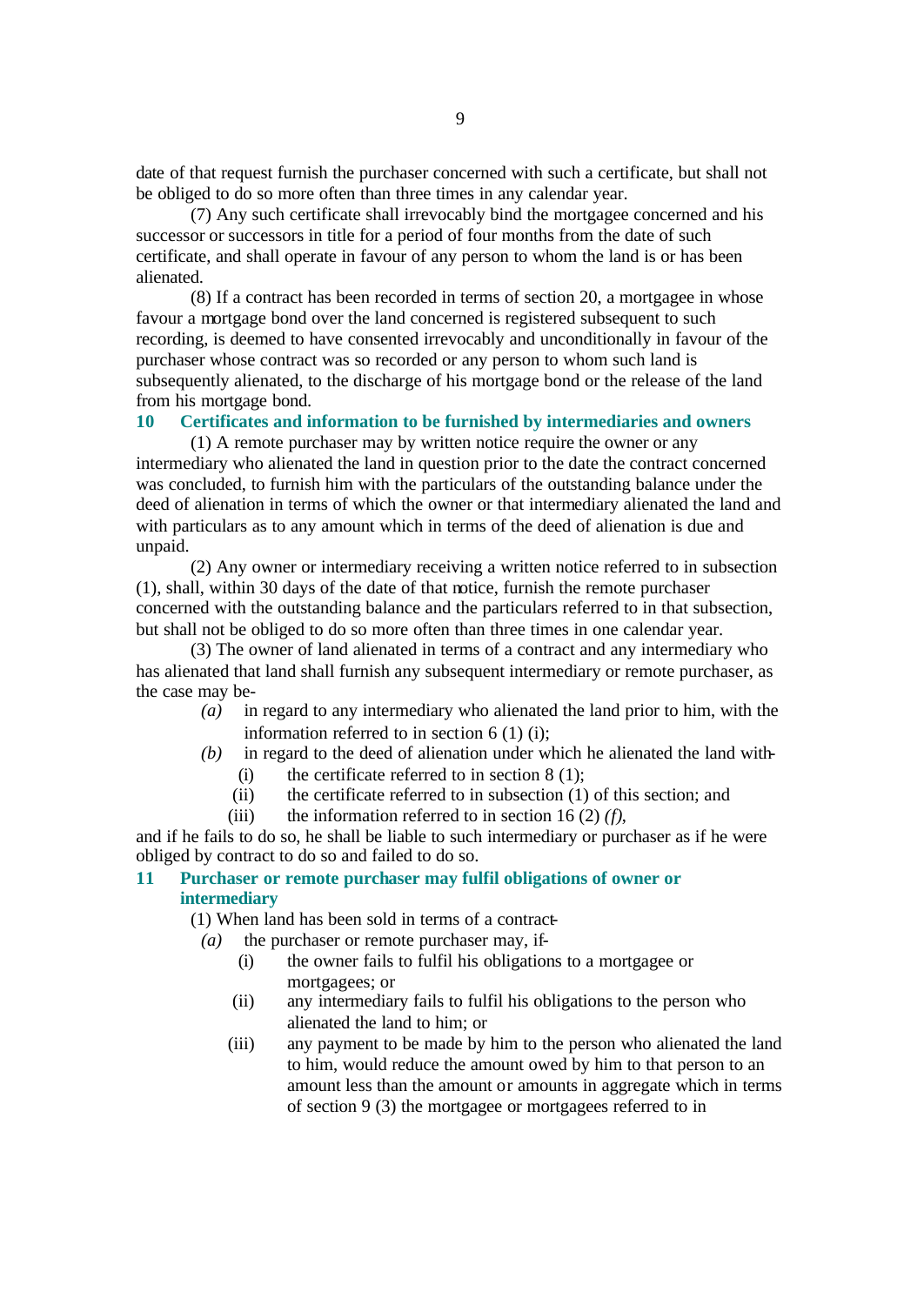subparagraph (i) may at that time require for the discharge of the mortgage bond or bonds or the release of the land from the mortgage bond or bonds, as the case may be, or the amount owed by any intermediary to the person referred to in subparagraph (ii), [Sub-para. (iii) substituted by s. 6 of Act 51 of 1983.]

fulfil the obligations of that owner or of that intermediary, or make such payment to the mortgagee or mortgagees or the person concerned to the extent of such failure or difference, as the case may be, and such fulfilment or payment shall be accompanied by the prescribed particulars;

- *(b)* fulfilment in terms of paragraph *(a)* shall be deemed to be fulfilment to the same extent by the purchaser or remote purchaser of his obligations to his seller, and at the same time fulfilment by a remote purchaser shall be deemed to be fulfilment to the same extent of the obligations of each intermediary between the remote purchaser and the owner or intermediary, as the case may be, whose obligations the remote purchaser fulfils;
- *(c)* the owner or intermediary is not entitled to recover again from a purchaser or remote purchaser, as the case may be, any payment made in good faith by the purchaser or remote purchaser on behalf of the owner or intermediary to any mortgagee or mortgagees or person who alienated the land to that intermediary.

(2) Any purchaser or remote purchaser who has in terms of subsection (1) made any payment which exceeds the amount owing by him to his seller, may recover the excess from the owner or intermediary, as the case may be, on whose behalf that payment was made.

### **12 Calculation of interest and limitation of amount recoverable from purchaser**

(1) When interest is payable in terms of a contract, it shall be calculated, not more often than monthly and not less often than quarterly, on the outstanding balance of the purchase price then owing in terms of the contract, and such interest shall not exceed the rate of interest prescribed from time to time in respect of contracts of the class to which the contract concerned belongs.

(2) No seller shall in connection with a contract obtain judgment for or recover from a purchaser an amount exceeding the sum of-

- *(a)* the purchase price and interest thereon owing to him by the purchaser in terms of the contract;
- *(b)* the costs for the payment of which the purchaser is liable in terms of an express provision in the contract and which have actually been incurred by the seller-
	- (i) in connection with the drafting of the contract;
	- (ii) in connection with the recording of the contract in terms of section  $20$
	- (iii) in connection with the transfer of the land to the purchaser, provided such transfer has already taken place or is tendered against payment by the purchaser of all amounts owing by him in terms of the contract;
	- (iv) after the date stated in the contract in terms of section 6 (1) *(m)*, in respect of-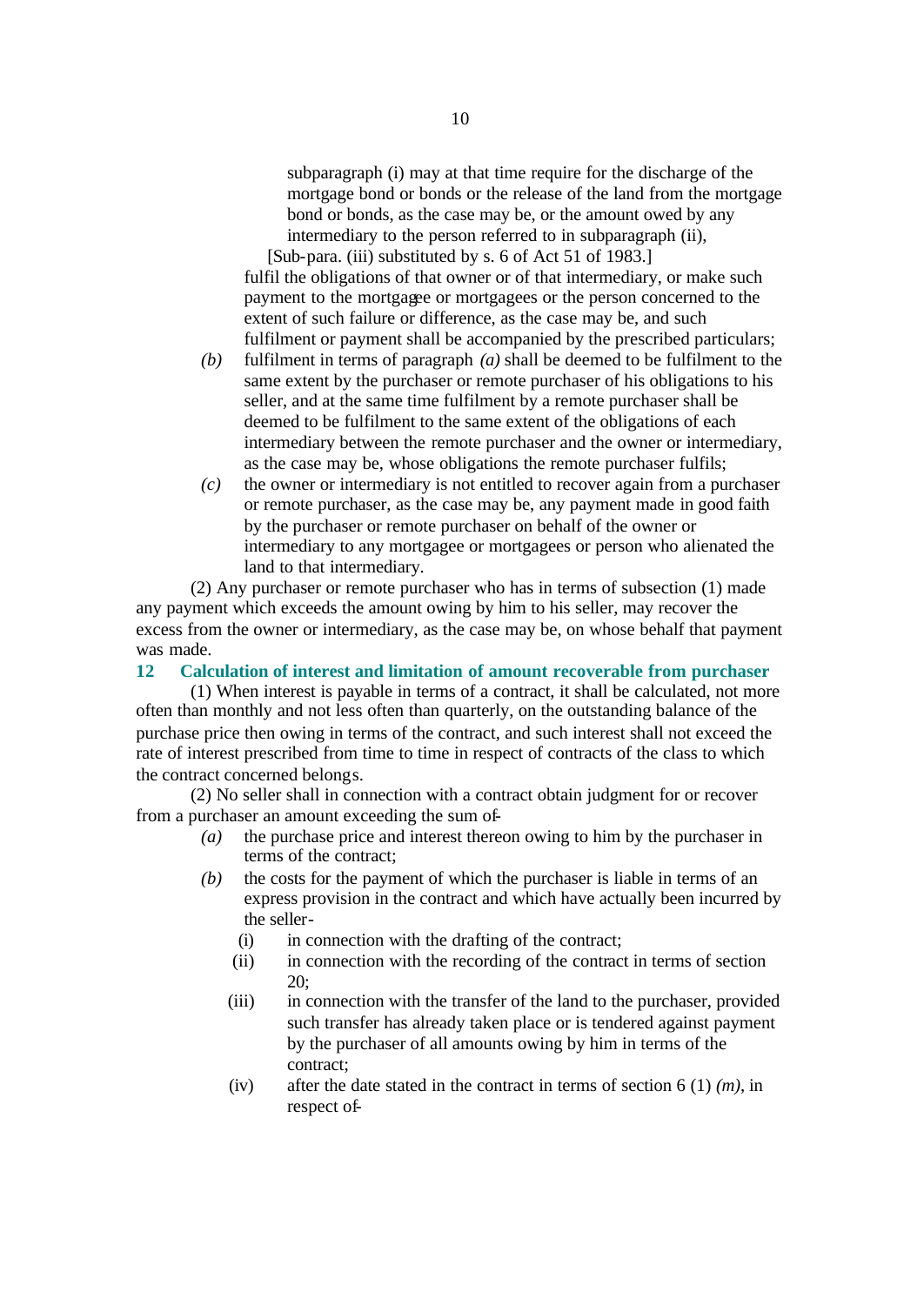- *(aa)* maintenance and repair of;
- *(bb)* rates and taxes on; and

*(cc)* premiums on an insurance policy relating to,

the land and improvements thereon;

- (v) in respect of moneys referred to in section 11 (4) *(b)* of the Sectional Titles Act;
- (vi) in respect of any endowment payable on the difference between the purchase price and the amount on which the endowment is payable in terms of any law to any person in respect of the land;
- *(c)* all costs which are actually incurred by him in connection with the recovery of the amount referred to in this subsection and are in terms of the provisions of any law recoverable from the purchaser; and
- *(d)* interest payable by the purchaser on account of any failure on his part.

(3) When the purchaser has paid in full the purchase price and interest, no further interest, other than interest referred to in subsection (2) *(d)*, shall be payable by the purchaser.

(4) The provisions of subsection (2) shall not affect any right which a seller may have in the event of cancellation of the contract.

(5) Any *rouwkoop* stipulation in a contract in terms of which the purchaser is deemed to have terminated the contract on account of any act or omission on his part and he, in consequence thereof, is liable to any forfeiture or for the payment of a penalty or damages or for the delivery or performance of anything, or any other stipulation of like import, is subject to the Conventional Penalties Act, 1962 (Act 15 of 1962), as if that stipulation were a penalty stipulation contemplated in that Act.

## **13 Copy of contract to purchaser and default of seller to furnish copy**

(1) Within 30 days after the conclusion of a contract, the seller shall hand to the purchaser or send to him by registered post to his address referred to in section 23, a copy thereof and the seller is not entitled to make any charge for the making of such copy or for complying with the provisions of this subsection.

(2) If the seller fails to comply with the provisions of subsection (1) and if he remains in default for more than 14 days to furnish the purchaser with a copy of the contract after the purchaser has requested him therefor in a letter sent to him by registered post to his address referred to in section 23, the purchaser is not liable for the payment of interest in terms of the contract from the date of the conclusion thereof to the date upon which the purchaser receives a copy of the contract from the seller.

## **14 Cession of right to, and authority to collect, periodical income**

(1) *(a)* A cession of a right to payment of an amount payable periodically under a contract of service or towards the maintenance of any person, to secure any payment in terms of a contract, shall be null and void.

*(b)* An authority to receive or collect an amount referred to in paragraph *(a)* or any portion of such an amount, to secure payment in terms of a contract, shall at all times be revocable.

(2) The provisions of subsection (1) shall not apply to any cession or authority by an employee to or in favour of his employer to secure payments in respect of housing which is provided by the employer to the employee.

**15 Invalidity of certain provisions**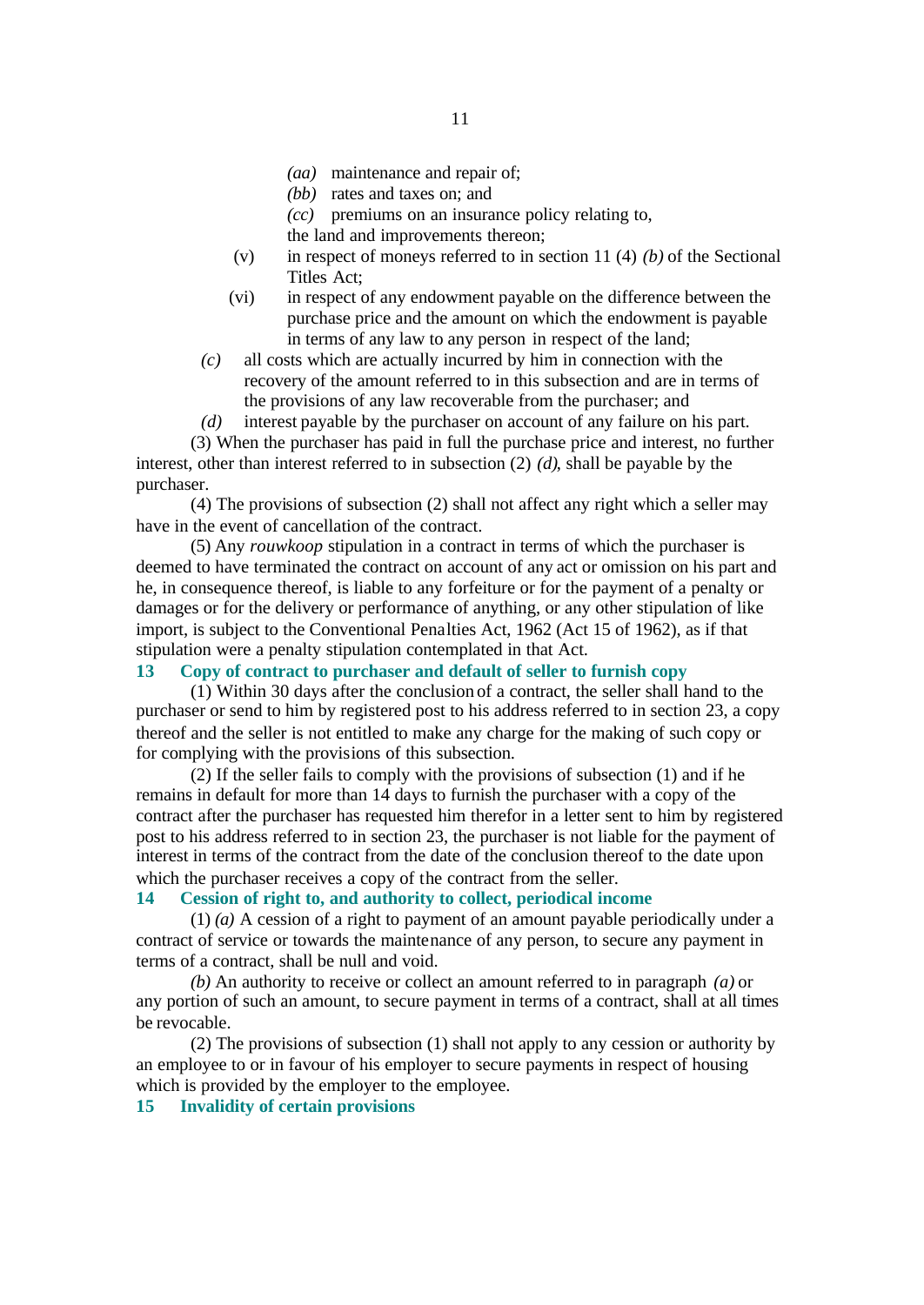- (1) Subject to the provisions of subsection (2), an agreement whereby-
- *(a)* any person who acted on behalf of the seller in connection with the conclusion of a contract or the negotiations which preceded the conclusion of the contract, is appointed or deemed to have been appointed as the agent of the purchaser;
- *(b)* a purchaser forfeits any claim in respect of-
	- (i) necessary expenditure he has incurred with or without the authority of the owner or seller of the land concerned, in regard to the preservation of the land or any improvement thereon;
	- (ii) any improvement which enhances the market value of the land and was effected by him on the land with the express or implied consent of the said owner or seller;
- *(c)* the liability of a seller to indemnify the purchaser against eviction is restricted or excluded;
- *(d)* the purchaser binds himself in advance to agree to an assignment by the seller of his obligations in terms of a contract;
- *(e)* a purchaser is obliged to accept a loan secured by a mortgage bond arranged on his behalf by the seller or his agent for payment of all the amounts owed by him in terms of the contract; or
- *(f)* a purchaser, if he elects to accelerate the discharge of his obligations in terms of the contract, may not claim that transfer of the land shall be effected against payment of all amounts owing in terms of the contract,

or any other agreement of like import, shall be of no force or effect.

(2) Subject to the provisions of subsection (3), the purchaser shall, if the seller at any time arranges on behalf of the purchaser a loan secured by a mortgage bond over the land-

- *(a)* within 14 days after he has been requested by written notice sent to his address contemplated in section 23, complete an application and provide all necessary information required by the intended mortgagee for purposes of the loan and furnish the seller with the completed application and the information; and
- *(b)* in the event of the loan being granted, forthwith sign all documents required for the purposes of the registration of the mortgage bond.
- (3) A loan referred to in subsection (2)-
	- *(a)* shall be arranged for payment of all amounts owed by the purchaser to the seller in terms of the contract as well as the costs of transfer and the costs of registration of the mortgage bond; and
	- *(b)* shall, as to the rate of interest and redemption, not be more onerous than the terms which at the time of transfer apply in respect of a loan secured by a first mortgage bond over land granted by a building society for the amount in question and on security of the same kind or class of property.

(4) If the purchaser fails to comply with any of the provisions of subsection (2), the seller is entitled to cancel the contract, in which case the parties are entitled to the relief provided for in section 28 (1): Provided that nothing contained in this subsection shall detract from any additional claim for damages which the seller may have.

### **16 Statements of account**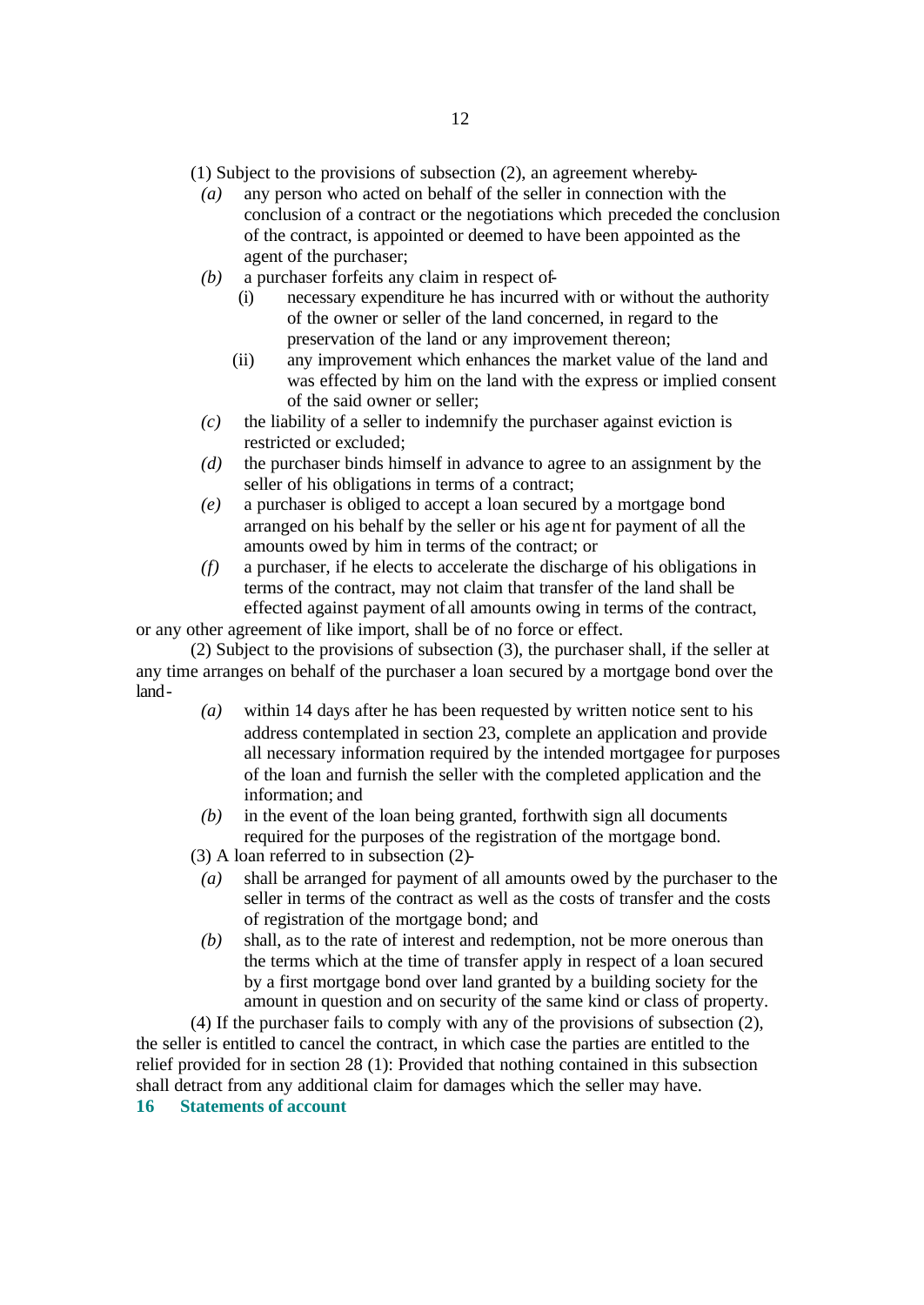(1) While a contract is in force, the seller shall free of charge hand to the purchaser a statement of account or send such statement by registered post to him at his address referred to in section 23, not later than 12 months from the date of the contract and thereafter within 30 days of the end of each successive period of 12 months following on the date of the first statement of account.

(2) In the first said statement there shall be indicated the purchase price and other costs separately which were owing in terms of the contract at the date of the contract or, in any other statement, the outstanding balance which was owing in terms of the contract at the date of the previous statement and, in all statements-

- *(a)* the interest and other costs which accrued in terms of the contract during the period covered by the statement;
- *(b)* the allocation, in respect of capital interest and other costs separately, of amounts paid during that period in terms of the contract;
- *(c)* the balance of the purchase price and other costs owing in terms of the contract at the end of that period;
- *(d)* the amount, if any, payable in respect of any endowment, betterment or enhancement levy, a development contribution or any similar imposition in terms of any law in relation to the land at the end of that period; [Para. *(d)* substituted by s. 7 of Act 51 of 1983.]
- *(e)* if the land is encumbered with a mortgage bond or mortgage bonds-
	- (i) but not together with other land, the amount owing under that mortgage bond or those mortgage bonds at the end of that period; or
	- (ii) together with other land, the proportionate amount, calculated in accordance with the provisions of section 9 (3) *(b)*, owing under that mortgage bond or those mortgage bonds in respect of the land at the end of that period;
- *(f)* the amount, if any, owing at the end of that period in terms of any alienation of the land in question before the time the contract was concluded.

(3) If in respect of any statement of account the seller fails to comply with the provisions of subsection (1) or (2) and if he remains in default for more than 30 days to furnish the purchaser with that statement of account after the purchaser has by letter, sent to him by registered post at his address referred to in section 23, requested him therefor, the purchaser is not liable for the payment of interest in terms of the contract from the date of the posting of that letter to the date upon which the purchaser receives the statement from the seller.

# **17 Right of purchaser to accelerate payments and claim transfer of land**

The purchaser is at all times entitled-

- *(a)* to make a payment before the due date on which it has to be made in terms of the contract; or
- *(b)* to make larger payments than the payments for which the control provides; or
- *(c)* if the land is registrable at that time, to tender payment of all amounts owing in terms of the contract to the seller and claim that transfer of the land shall be effected to the purchaser against such payment.
- **18 Transfer of land to remote purchaser**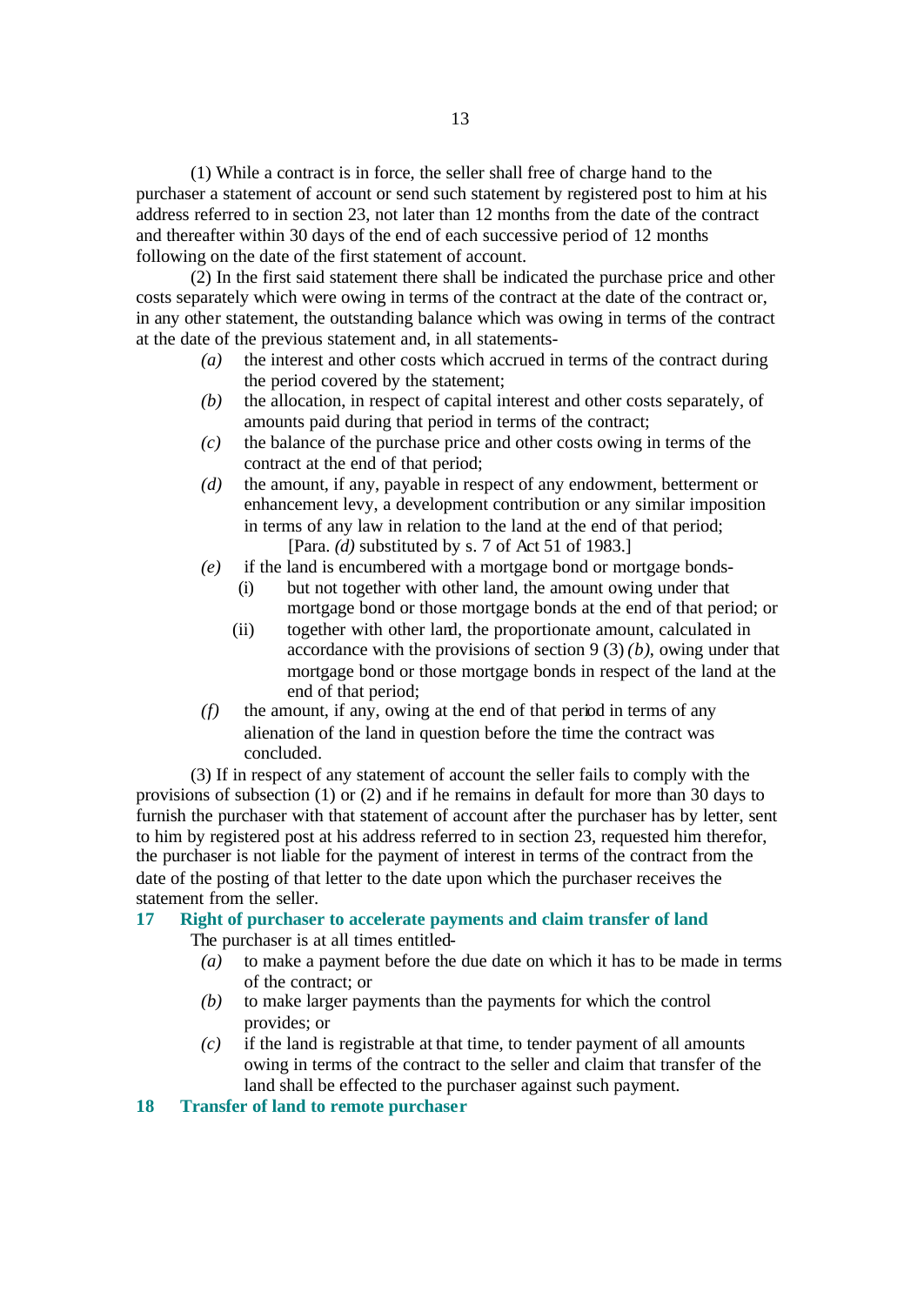(1) Subject to the provisions of subsection (2), any remote purchaser is entitled to claim transfer of land to himself, provided-

- *(a)* he has fulfilled or tenders fulfilment of his obligations in terms of the contract under which he purchased the land;
- *(b)* the obligations of every intermediary between the owner and the remote purchaser have been fulfilled or fulfilment thereof is tendered; and *(c)* the land is at that time registrable.

(2) If any intermediary contemplated in subsection (1) *(b)* is an insolvent at the time land is to be transferred under and by virtue of that subsection, the land shall, notwithstanding anything to the contrary contained in any rule of law but subject to the provisions of the Deeds Registries Act, be transferred by the trustee or liquidator or executor concerned to the person to whom that intermediary alienated the land.

(3) A remote purchaser who, in order to obtain transfer of land, pays the transfer duty and transfer costs which are payable by an intermediary, may recover the amounts so paid from that intermediary.

(4) If any seller assigns to any other person, hereinafter referred to as the assignee, his obligation to give transfer of the land in terms of a contract, such assignment is deemed to be a power of attorney to the assignee to transfer the land in accordance with the conditions of the contract to the purchaser, and the assignee may appoint a conveyancer to execute the deed of transfer.

### **19 Limitation of right of seller to take action**

(1) No seller is, by reason of any breach of contract on the part of the purchaser, entitled-

- *(a)* to enforce any provision of the contract for the acceleration of the payment of any instalment of the purchase price or any other penalty stipulation in the contract;
- *(b)* to terminate the contract; or
- *(c)* to institute an action for damages,

unless he has by letter notified the purchaser of the breach of contract concerned and made demand to the purchaser to rectify the breach of contract in question, and the purchaser has failed to comply with such demand.

[Sub-s. (1) amended by s. 8 *(a)* of Act 51 of 1983.]

(2) A notice referred to in subsection (1) shall be handed to the purchaser or shall be sent to him by registered post to his address referred to in section 23 and shall contain-

- *(a)* a description of the purchaser's alleged breach of contract; [Para. *(a)* substituted by s. 8 *(b)* of Act 51 of 1983.]
- *(b)* a demand that the purchaser rectify the alleged breach within a stated period, which, subject to the provisions of subsection (3), shall not be less than 30 days calculated from the date on which the notice was handed to the purchaser or sent to him by registered post, as the case may be; and [Para. *(b)* substituted by s. 8 *(b)* of Act 51 of 1983.]
- *(c)* an indication of the steps the seller intends to take if the alleged breach of contract is not rectified.

[Para. *(c)* substituted by s. 8 *(b)* of Act 51 of 1983.]

(3) If the seller in the same calendar year has so handed or sent to the pur chaser two such notices at intervals of more than 30 days, he may in any subsequent notice so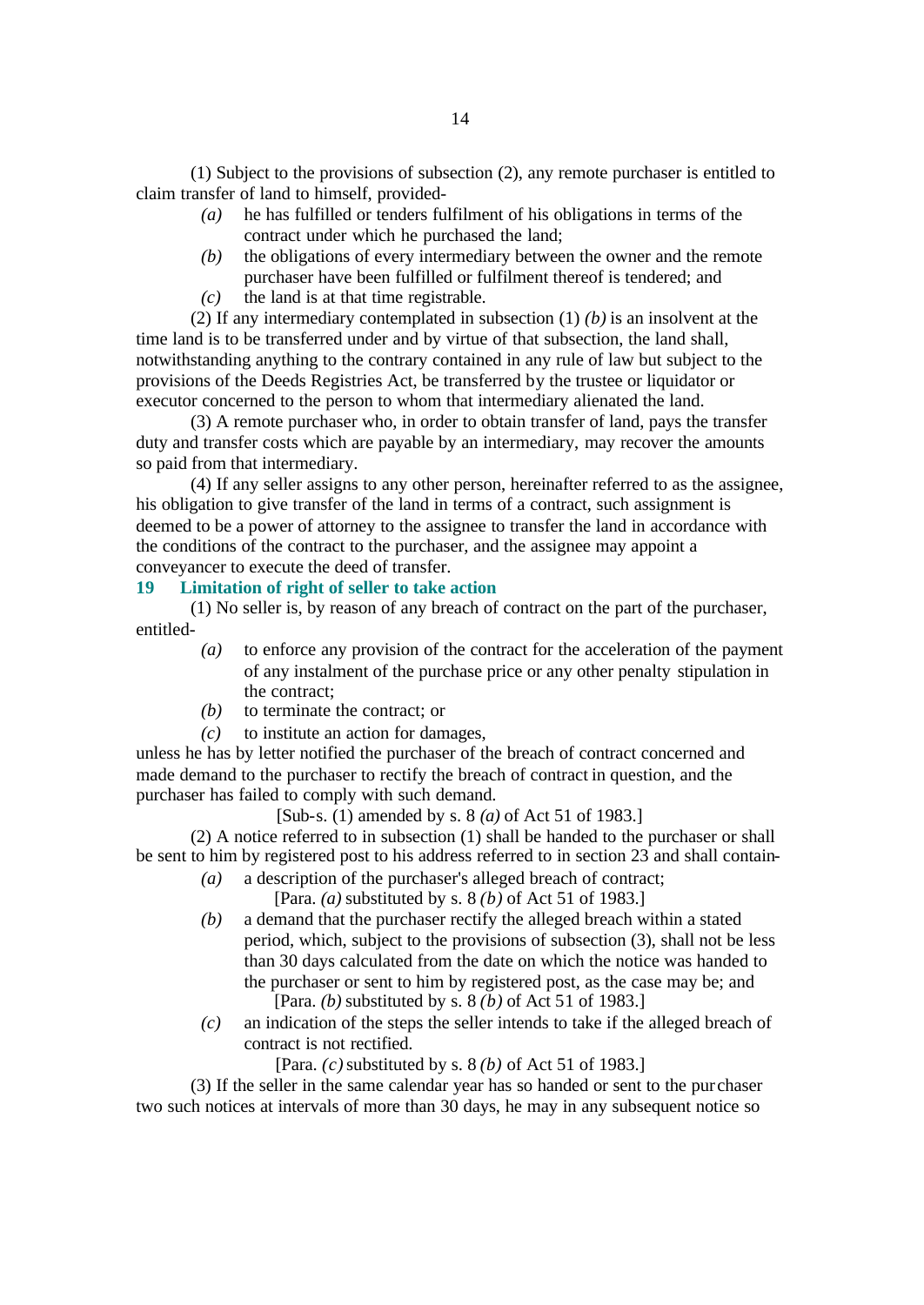handed or sent to the purchaser in such calendar year, make demand to the purchaser to carry out his obligation within a period of not less than seven days calculated from the date on which the notice was so handed or sent to the purchaser, as the case may be.

(4) Subsection (1) shall not be construed in such a manner as to prevent the seller from taking steps to protect the land and improvements thereon or, without or after notice as required by the said subsection, from claiming specific performance.

# **20 Recording of contract**

(1) *(a)* A seller, whether he is the owner of the land concerned or not, shall cause the contract to be recorded by the registrar concerned in the prescribed manner provided a prior contract in force in respect of the land has not been recorded or is not required to be recorded in terms of this section.

- *(b)* If a period of 90 days from the date-
- (i) of the contract, if the land is registrable; or
- (ii) upon which the land becomes registrable; or
- (iii) upon which the land is registered in the name of a purchaser in terms of a preceding contract which was or was required to be recorded in terms of this section,

has expired without the seller having caused the contract to be recorded in terms of paragraph *(a)*, the purchaser may-

- *(aa)* within 14 days after such expiry cancel the contract, in which case the parties shall be entitled to the relief provided for in section 28 (1): Provided that nothing in this subparagraph contained shall detract from any additional claim for any damages which the purchaser may have; or
- *(bb)* at any time thereafter, if he does not cancel the contract under subparagraph *(aa)*, apply to the registrar concerned to record the contract in the prescribed manner: Provided that should a purchaser exercise his right to cause a contract to be recorded in terms of the foregoing provisions of this subparagraph, he shall not be liable for any wasted costs arising from the seller also having taken steps or taking steps to have such contract recorded.

*(c)* If a contract recorded in terms of this section is terminated for whatever reason, such recording shall be cancelled in the prescribed manner.

[Sub-s. (1) substituted by s. 9 of Act 51 of 1983.]

- (2) The registrar concerned-
- *(a)* may register a mortgage bond over land in respect of which a contract has been recorded;
- *(b)* shall not register a transfer of land in respect of which a contract has been recorded, unless-
	- (i) the transferee is the purchaser under the contract; or
	- (ii) the transferee is an intermediary in relation to the purchaser; or
	- (iii) such recording has been cancelled.

[Sub-s. (2) substituted by s. 9 of Act 51 of 1983.]

(2A) The provisions of section 43 (5) *(a)* of the Deeds Registries Act shall not be applicable in respect of the recording of a contract in terms of this section.

[Sub-s. (2A) inserted by s. 9 of Act 51 of 1983.]

(3) The owner of land and any person in possession of the owner's copy of the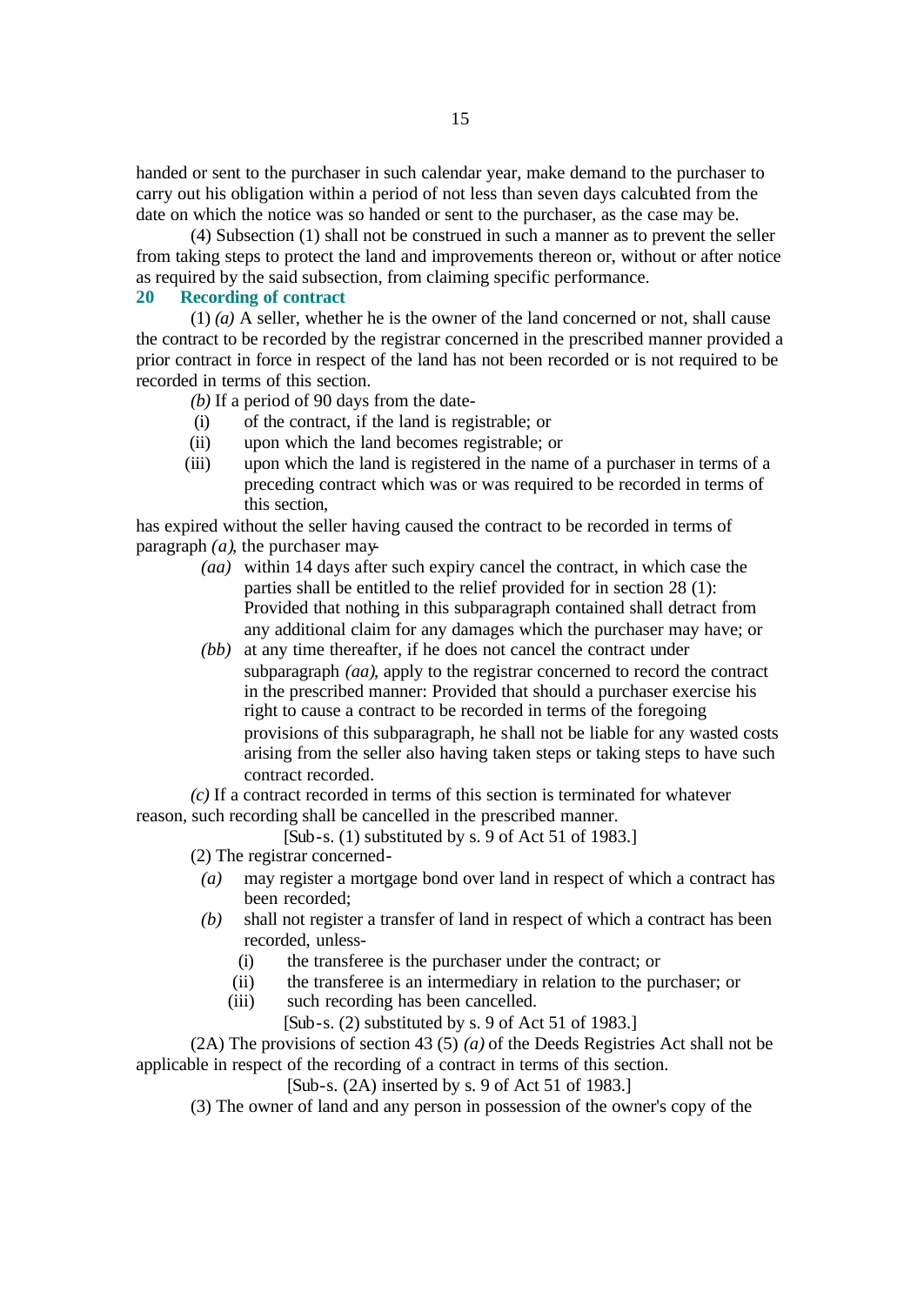title deed concerned shall render all necessary assistance to enable a seller or purchaser of that land to cause a contract to be recorded in terms of subsection (1), or to effect a cancellation of such recording in terms of subsection (1) *(c)*, and if he fails to do so he shall be liable to such seller or purchaser as if he were obliged by contract to do so and failed to do so.

## $[Sub-s. (3)$  substituted by s. 9 of Act 51 of 1983.

(4) A recording of a contract in terms of this section is subject to any pre-emptive right registered in a deeds registry in respect of the land concerned on or before the date of the recording.

(5) When a contract has been recorded-

- *(a)* the purchaser has, if the land concerned is sold in execution or because the owner of that land is an insolvent, a preferent claim in respect of the proceeds of the sale, which claim, notwithstanding anything to the contrary contained in any other law-
	- (i) ranks in preference immediately after any claim of a mortgagee whose mortgage bond over the land was registered prior to or on the date of the recording of the contract; and
	- (ii) equals the amount the purchaser may recover from the seller under section 28 (1) in the event of a termination of that contract or, if he is a remote purchaser, any amount he may have paid on behalf of the owner under section 11 (1); and
- *(b)* the said claim of a mortgagee shall, in competition with any claim of a purchaser, not exceed the amounts referred to in section 9 (3).

(6) In this section 'registrar' means a registrar of deeds within the meaning of the Deeds Registries Act, and includes the registrar of Rand townships referred to in section 2 of that Act.

## **21 Purchaser to be notified to take transfer of land when such land is attached or the owner becomes an insolvent**

(1) Any remote purchaser shall forthwith notify the owner of the land of-

- *(a)* the conclusion of the contract in question;
- *(b)* his address referred to in section 23 and any change of that address; and
- *(c)* the name and address of any intermediary who alienated the land prior to the date the said contract was concluded.

(2) When the owner of land sold under a contract becomes an insolvent, or a judgment creditor of that owner attaches such land by virtue of a writ in execution-

- *(a)* (i) the owner shall, within 14 days of the appointment of a trustee or liquidator or the attachment, inform the trustee or liquidator or judgment creditor, as the case may be, of the name and address of any person of whose name and address he was notified in terms of the provisions of subsection (1); and
	- (ii) a mortgagee shall, within ten days after he receives notice of the insolvency or attachment, inform the trustee, executor, liquidator or judgment creditor, as the case may be, of the name and address of any purchaser who gave notice to him that he had purchased the land in terms of a contract;
- *(b)* the trustee, executor, liquidator or judgment creditor of that owner shall, if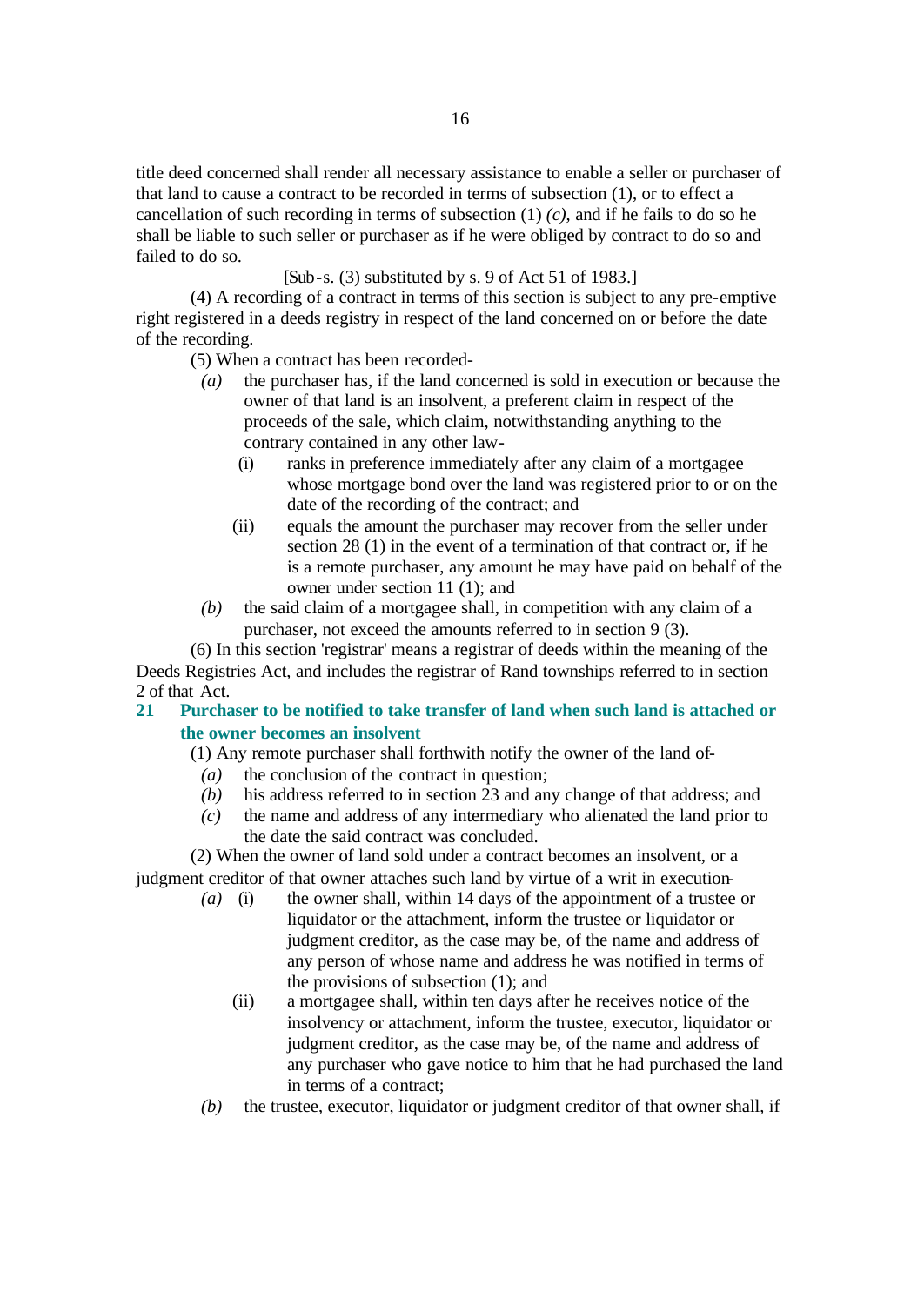that land is registrable, as soon as may be practicable notify every person who he has reason to believe purchased the land in terms of a contract or is an intermediary in relation to the contract, of his right, subject to the provisions of section 22 (3), to take transfer of the land concerned.

(3) The notification contemplated in subsection (2) *(b)* shall be effected by notice in writing handed to the person concerned or sent to him by registered post.

(4) Any trustee, executor, liquidator or judgment creditor contemplated in subsection (2) *(b)*-

- *(a)* who fails without fault on his part to hand or send a notice referred to in subsection (3) to a purchaser or an intermediary in accordance with that subsection, shall not merely by reason of such failure incur any liability towards the purchaser or intermediary concerned; and
- *(b)* shall, unless the contrary is proved, be deemed so to have failed through his fault if-
	- (i) due notice in accordance with the provisions of subsection (2) *(a)* was given to him in respect of the purchaser concerned; or
	- (ii) he did not take all reasonable steps appropriate to the circumstances of the case to obtain the name and address of the purchaser or intermediary concerned, unless he is a mortgagee to whom notice was required to be given in terms of section 9 (1), and no such notice was given to him by the purchaser concerned.

(5) Any owner or mortgagee who wilfully or negligently fails to comply with the provisions of subsection (2) *(a)*, shall be guilty of an offence and upon conviction liable to a fine not exceeding R1 000 or to imprisonment for a period not exceeding one year or to both such fine and such imprisonment.

## **22 Transfer of land to purchaser when such land is attached or the owner becomes an insolvent**

(1) When the owner of land alienated under a contract becomes an insolvent, or a judgment creditor of the owner attaches such land by virtue of a writ of execution, that land shall, subject to the provisions of the Deeds Registries Act, be transferred to any person who purchased that land in terms of a contract or who is an intermediary in relation to that contract and who, in accordance with the provisions of subsection (2), makes arrangements for the payment of all costs in connection with the transfer and of an amount equal to-

- *(a)* all amounts owing under the deed of alienation in terms of which that owner alienated the land; or
- *(b)* the sum of-
	- (i) the costs of attachment or, in the case of an insolvent, such sequestration and administration costs contemplated in section 89 (1) of the Insolvency Act, 1936 (Act 24 of 1936), as relate to the land;
	- (ii) any amount payable in respect of any endowment, betterment or enhancement levy, a development contribution or any similar imposition in terms of any law in relation to the land; and

[Sub-para. (ii) substituted by s. 10 *(b)* of Act 51 of 1983.]

(iii) if the land is encumbered by a mortgage bond and, in the case of an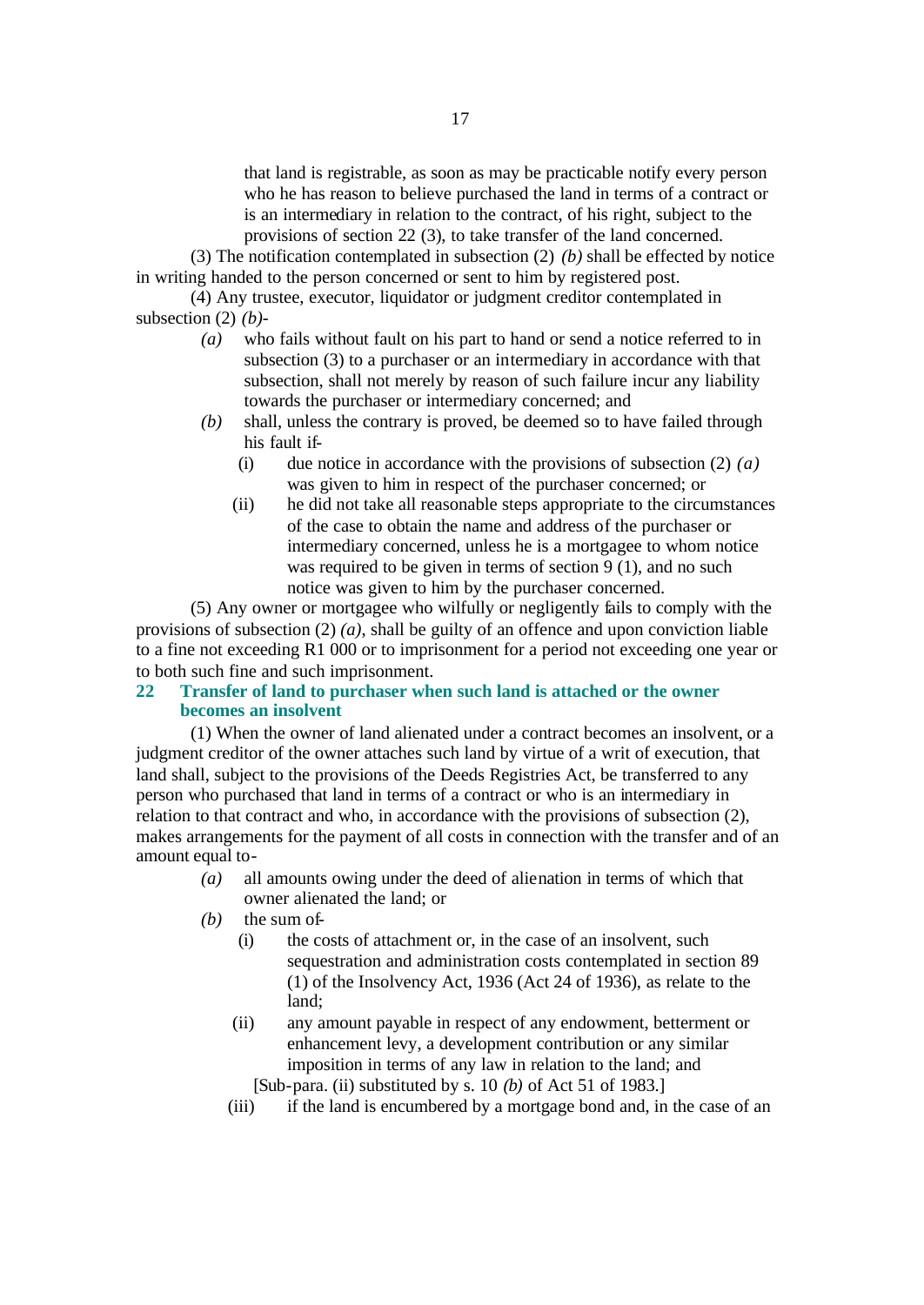insolvent, subject to the provisions of the Insolvency Act, 1936, the amounts required by the mortgagee in accordance with the provisions of section 9 (3) of this Act, including interest to date of transfer,

whichever of the two amounts contemplated in paragraph *(a)* or *(b)* may be the larger, and also makes arrangements for the signing of all documents required in connection with transfer.

[Sub-s. (1) amended by s. 10 *(a)* of Act 51 of 1983.]

(2) *(a)* The arrangements contemplated in subsection (1), shall be made by the person concerned-

- (i) if the land was attached, before the land is sold in execution, to the satisfaction of the deputy sheriff or messenger of the court concerned, as the case may be; and
- (ii) if the owner of the land is an insolvent and, subject to the provisions of paragraph *(b)*, within such period as his trustee, executor or liquidator, as the case may be, may allow, which period shall not be less than 30 days, to the satisfaction of such trustee, executor or liquidator, as the case may be.

*(b)* If a trustee, executor or liquidator refuses or fails to accept any offer by the person concerned in respect of arrangements contemplated in subsection (1), that person may appeal to the Master of the Supreme Court under whose supervision the owner is being liquidated or his or her estate is being sequestrated.

[Para. *(b)* substituted by s. 90 of Act 88 of 1996.]

(3) If more than one person is prepared and able to take transfer in accordance with the provisions of subsection (1), the land shall be transferred to the person to whom the land was first alienated.

(4) A transfer in terms of subsection (1) shall be effected by the deputy sheriff, messenger of the court, trustee, executor or liquidator, as the case may be, as if it were a transfer *mutatis mutandis* by virtue of a sale in execution or the realization of an immovable asset of an insolvent.

(5) When land is transferred in accordance with the provisions of subsection (1) to a remote purchaser or an intermediary to whom the land was alienated by a person other than the owner, the provisions of section 18 (1) shall apply *mutatis mutandis* in respect of the transfer of the land to the remote purchaser or the intermediary.

(6) If any person has, by virtue of arrangements made by him in terms of subsection (1), paid a larger amount than the amounts referred to in subsection (1) *(a)*, he has, subject to any claim he may have in terms of section 11 (2) or 18 (3), a concurrent claim against the owner for the difference.

(7) If no satisfactory arrangements are made in terms of subsection (1), the land and its proceeds shall be dealt with in accordance with the rules of law relating to sales in execution or insolvency, as the case may be.

## **23 Addresses of purchaser and seller**

The addresses stated in any contract in terms of section 6 (1) *(a)* shall serve as *domicilium citandi et executandi* of the parties for all purposes of the contract, and notice of a change of such an address shall be given in writing and shall be delivered or sent by registered post by one party to the other, in which case such changed address shall serve as such *domicilium citandi et executandi* of the party who has given such notice.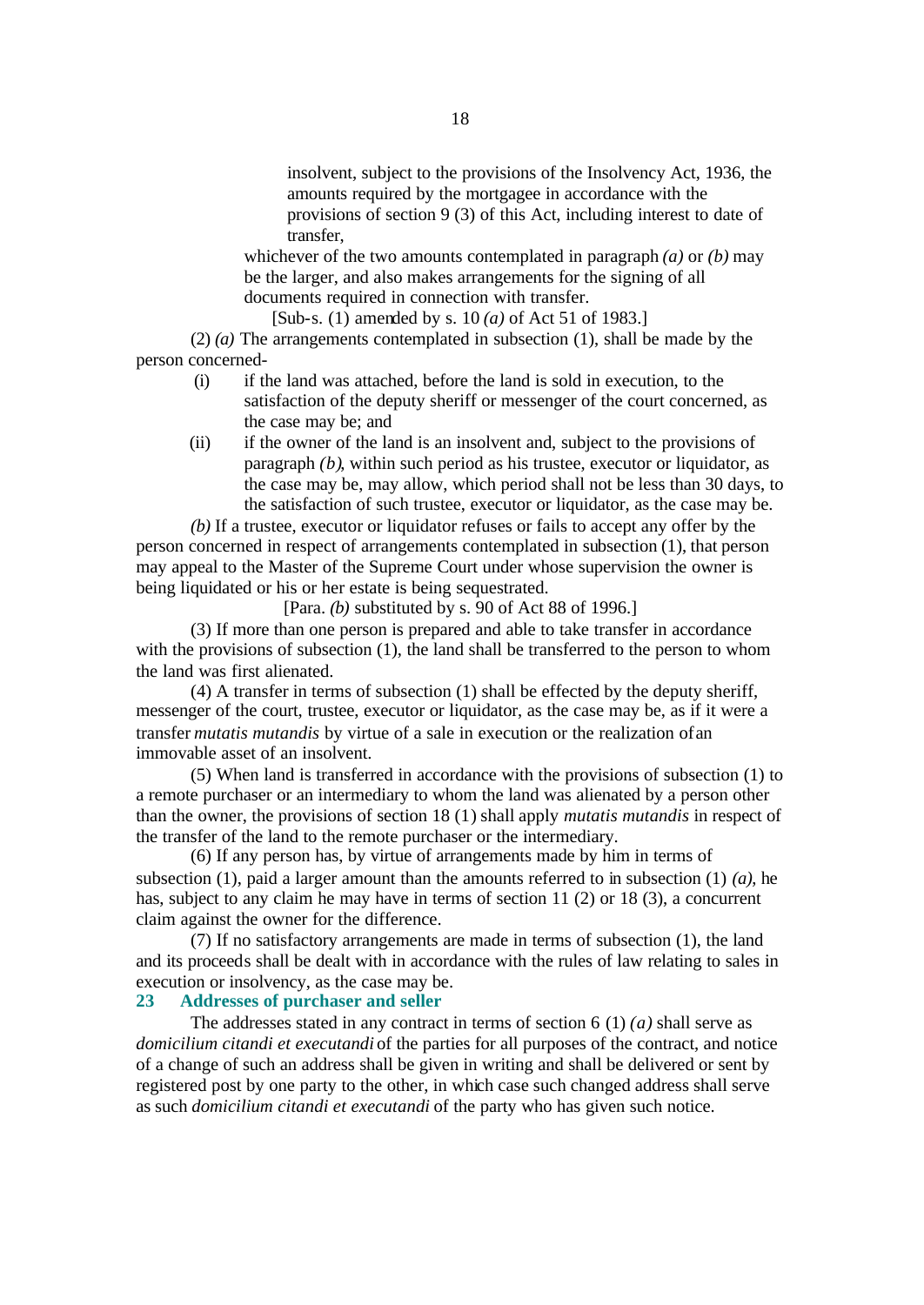### **24 Relief that court may grant in respect of contracts**

(1) Notwithstanding the provisions of any law to the contrary but subject to any other powers that any court may have, if a contract does not substantially comply with any one of the provisions of section 5 or 6, a court within whose area of jurisdiction the land referred to in the contract is situated, is, if appropriate proceedings are instituted by the purchaser within a period of two years from the date upon which the contract was concluded, competent-

- *(a)* to reduce the rate of interest payable by the purchaser in terms of the contract to such rate as it may deem just and equitable in the circumstances;
- *(b)* to grant an order for rectification of the contract;
- *(c)* to declare the contract to be void *ab initio*; or
- *(d)* to grant such alternative relief as it may deem fit.

(2) A court within whose area of jurisdiction land sold under a contract is situated, may, on the application of the purchaser who, by reason of the fact that any person failed to sign a document relating to the transfer of or the payment of transfer duty in respect of such land, is unable to obtain transfer of such land, order the deputy sheriff or messenger of the court concerned, as the case may be, to sign on behalf of any such person any such document, subject to such conditions as the court may determine.

(3) A magistrate's court shall, notwithstanding the value of the land or claim concerned, have jurisdiction to grant any relief contemplated in subsection (1) or (2).

[Sub-s. (3) substituted by s. 11 of Act 51 of 1983.]

### **25 Evidence**

If in any proceedings it is alleged that land sold under a contract is used or is intended to be used mainly for residential purposes, it shall be presumed that the said land is so used or is intended to be so used until the contrary has been proved.

# **CHAPTER III**

## **GENERAL PROVISIONS (ss 26-35)**

### **26 Restriction on the receipt of consideration by virtue of certain deeds of alienation**

(1) No person shall by virtue of a deed of alienation relating to an erf or a unit receive any consideration until-

- *(a)* such erf or unit is registrable; and
- *(b)* in case the deed of alienation is a contract required to be recorded in terms of section 20, such recording has been effected.
	- [Sub-s. (1) amended by s. 12 *(a)* of Act 51 of 1983.]

(2) Any person who contravenes the provisions of subsection (1) shall be guilty of an offence and liable on conviction to a fine not exceeding R1 000 or to imprisonment for a period not exceeding one year or to both such fine and such imprisonment.

(3) The provisions of subsection (1) shall not apply to any amount paid by way of consideration which-

*(a)* the alienee, by virtue of a deed of alienation, entrusts to a practitioner or an estate agent in his capacity as such, to keep, for the bene fit of the alienator in terms of that deed of alienation, in the trust account of the practitioner or estate agent; or

[Para. *(a)* substituted by s. 12 *(b)* of Act 51 of 1983.]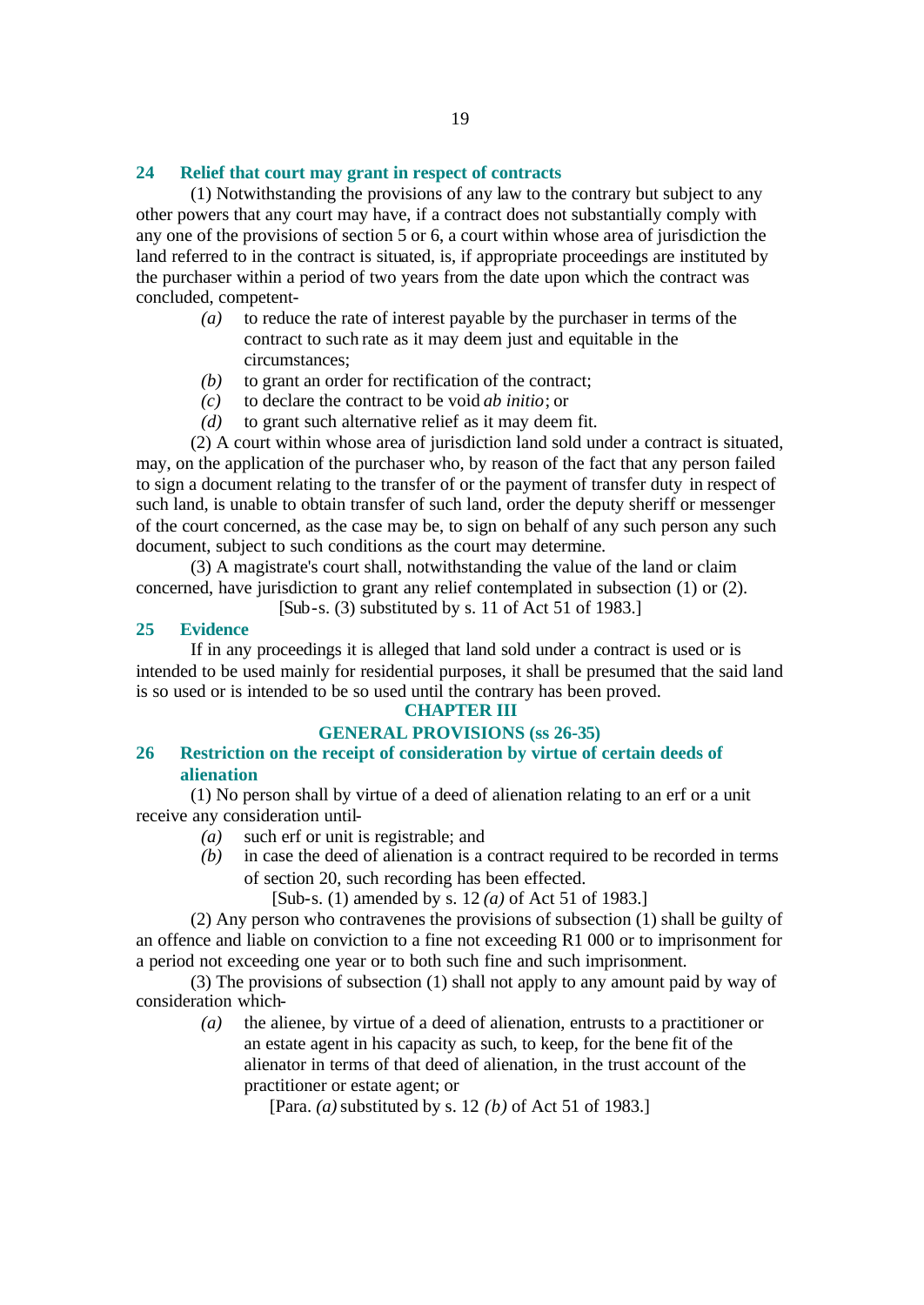*(b)* by virtue of a deed of alienation is paid to the alienator if, before such payment, the alienee is furnished with an irrevocable and unconditional guarantee by a banking institution registered otherwise than provisionally under the Banks Act, 1965 (Act 23 of 1965), a building society registered otherwise than provisionally under the Building Societies Act, 1965 (Act 24 of 1965), or a registered insurer as defined in section 1 of the Insurance Act, 1943 (Act 27 of 1943), in terms of which the said banking institution, building society or insurer undertakes to repay the said amount to the alienee if the erf or unit is not registrable and, where applicable, a recording is not effected within a period specified in the said guarantee. [Para. *(b)* substituted by s. 12 *(b)* of Act 51 of 1983.]

(4) If, in the circumstances contemplated in subsection (3), the alienator becomes an insolvent before the erf or unit has become registrable or the relevant contract has been recorded in terms of section 20, any amount kept in a trust account in terms of paragraph *(a)* of that subsection or the repayment of which was guaranteed in terms of paragraph *(b)* of that subsection, shall immediately become payable to the alienee concerned by the practitioner, estate agent, banking institution, building society or insurer concerned.

[Sub-s. (4) substituted by s. 12 *(c)* of Act 51 of 1983.]

[Date of commencement of s. 26: 6 December 1983.]

### **27 Rights of purchaser who has partially paid the purchase price of land**

(1) Any purchaser who in terms of a deed of alienation has undertaken to pay the purchase price of land in specified instalments over a period in the future and who has paid to the seller in such instalments not less than 50 per cent of the purchase price, shall, if the land is registrable, be entitled to demand from the seller transfer of the land on condition that simultaneously with the registration of the transfer there shall be registered in favour of the seller a first mortgage bond over the land to secure the balance of the purchase price and interest in terms of the deed of alienation.

(2) The conditions as to the rate of interest and redemption as well as other conditions of the mortgage bond contemplated in subsection (1), shall not be more onerous than the conditions which applied in respect of the deed of alienation.

(3) If for whatever reason the seller is unable, fails or refuses to tender transfer within three months of the receipt of the demand referred to in subsection (1), the purchaser may cancel the relevant deed of alienation, in which case the parties are entitled to the relief provided for in section 28 (1): Provided that nothing contained in this subsection shall detract from any additional claim for damages which the purchaser may have.

(4) The provisions of this section shall not apply in respect of a deed of alienation in terms of which the State or a local authority is the seller.

## **28 Consequences of deeds of alienation which are void or are terminated**

(1) Subject to the provisions of subsection (2), any person who has performed partially or in full in terms of an alienation of land which is of no force or effect in terms of section 2 (1), or a contract which has been declared void in terms of the provisions of section 24 (1) *(c)*, or has been cancelled under this Act, is entitled to recover from the other party that which he has performed under the alienation or contract, and-

*(a)* the alienee may in addition recover from the alienator-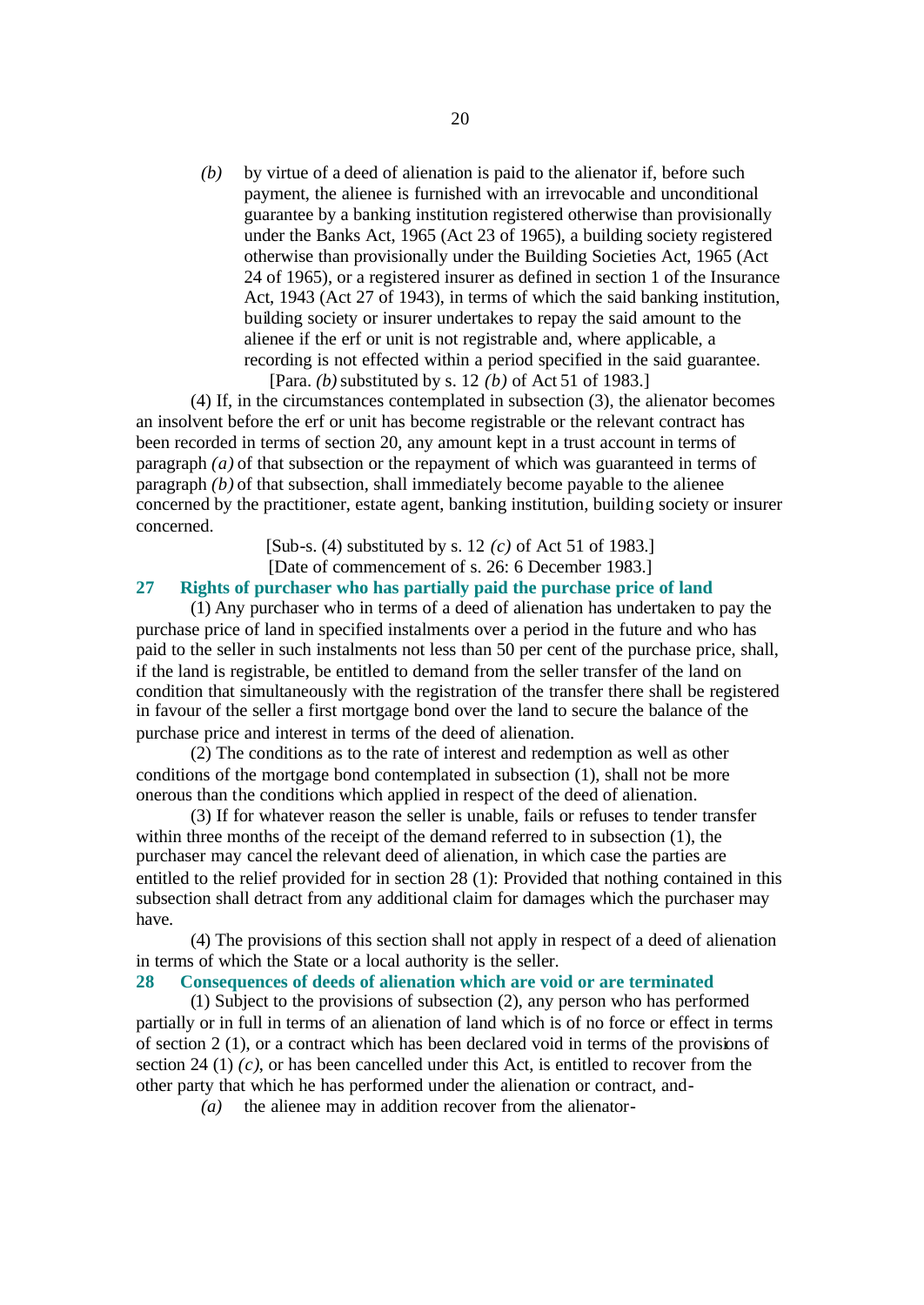- (i) interest at the prescribed rate on any payment that he made in terms of the deed of alienation or contract from the date of the payment to the date of recovery;
- (ii) a reasonable compensation for-
	- *(aa)* necessary expenditure he has incurred, with or without the authority of the owner or alienator of the land, in regard to the preservation of the land or any improvement thereon; or
	- *(bb)* any improvement which enhances the market value of the land and was effected by him on the land with the express or implied consent of the said owner or alienator; and
- *(b)* the alienator may in addition recover from the alienee-
	- (i) a reasonable compensation for the occupation, use or enjoyment the alienee may have had of the land;
	- (ii) compensation for any damage caused intentionally or negligently to the land by the alienee or any person for the actions of whom the alienee may be liable.

(2) Any alienation which does not comply with the provisions of section 2 (1) shall in all respects be valid *ab initio* if the alienee had performed in full in terms of the deed of alienation or contract and the land in question has been transferred to the alienee. **29 Waiver of rights or powers by purchaser**

The waiver by any person who has purchased land in terms of a deed of alienation, of any right conferred upon him by this Act, shall be null and void. **29A Purchaser's right to revoke offer or terminate deed of alienation**

(1) Subject to subsection (5), a purchaser or prospective purchaser of land may within five days after signature by him or her, or by his or her agent acting on his or her written authority, of-

- *(a)* an offer to purchase land; or
- *(b)* a deed of alienation in respect of land,

revoke the offer or terminate the deed of alienation, as the case may be, by written notice delivered to the seller or his or her agent within that period.

(2) The period of five days contemplated in subsection (1) shall be calculated with the exclusion of the day upon which the offer was made or the deed of alienation was entered into, as the case may be, and of any Saturday, Sunday or public holiday.

(3) The written notice contemplated in subsection (1) shall be effective only if it-

- *(a)* is signed by the purchaser or his or her agent acting on his or her written authority;
- *(b)* identifies the offer or deed of alienation that is being revoked or terminated, as the case may be; and
- *(c)* is unconditional.

(4) Where an offer is revoked or deed of alienation is terminated as contemplated in subsection (1), every person who received any amount from the purchaser or prospective purchaser in respect of the offer or deed of alienation, as the case may be, shall refund the full amount of such payment to the purchaser within 10 days of the date on which the notice referred to in subsection (1) was delivered to the seller or his or her agent.

(5) Subsection (1) shall not apply if-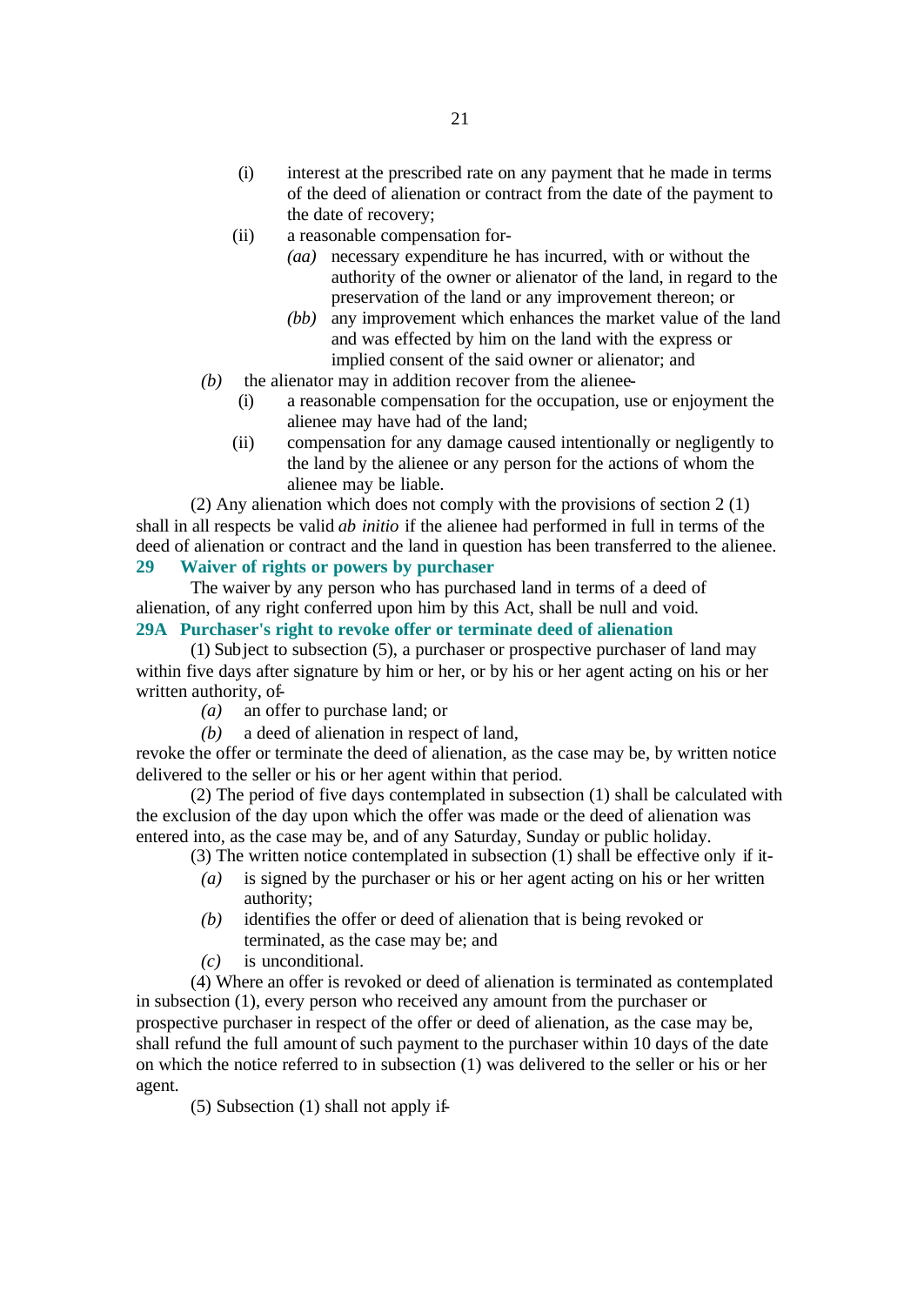- *(a)* the purchase price of the land, or the price offered for the land by the prospective purchaser contemplated in that subsection, exceeds R250 000 or such higher amount as the Minister may prescribe in order to counter the effect of inflation;
- *(b)* the purchaser or prospective purchaser contemplated in that subsection is a trust or a person other than a natural person;
- *(c)* the purchaser or agent contemplated in that subsection has purchased the land at a publicly advertised auction;
- *(d)* the seller and purchaser contemplated in that subsection have previously entered into a deed of alienation of the same land on substantially the same terms;
- *(e)* the purchaser or prospective purchaser contemplated in that subsection has reserved the right in terms of the deed of alienation or offer, as the case may be, to nominate or appoint another person to take over the rights and obligations of the purchaser as stipulated in the offer or deed of alienation in question:
- *(f)* the purchaser contemplated in that subsection purchases the land by the exercise of an option which was open for exercise for a period of at least five days calculated *mutatis mutandis* in the manner prescribed in subsection  $(2)$ .

(6) No person shall be entitled to any remuneration payable in respect of an offer or deed of alienation which the purchaser or prospective purchaser has revoked or terminated, as the case may be, pursuant to the provisions of subsection (1) and no such person or agent shall be entitled to claim damages from any person following such revocation of the offer or termination of the deed of alienation by the purchaser or prospective purchaser.

(7) *(a)* Any provision in any document or in any agreement or undertaking entered into by the purchaser or prospective purchaser, in writing or verbally, whereby a penalty or fee is directly or indirectly imposed or levied on the purchaser or prospective purcaser should he or she exercise the rights contained in this section, shall be void.

*(b)* Any waiver by a purchaser or prospective purcaser of the rights conferred upon him or her in terms of this section shall be void.

(8) A purchaser or prospective purchaser who signs an offer to purchase land or a deed of alienation in respect of land (hereinafter referred to as the later transaction) within five days (calculated in accordance with subsection (2)) after having signed an offer or a deed of alienation in respect of other land (hereinafter referred to as the earlier transaction) and before he or she has exercised his or her right as contemplated in subsection (1) in respect of the earlier transaction, shall-

- *(a)* on signature of the later transaction be deemed to have exercised his or her right in terms of subsection (1) to revoke or terminate the earlier transaction; and
- *(b)* forthwith after signature of the later transaction in writing notify the seller of the earlier transaction of the revocation or termination, as the case may be, of that transaction.

(9) *(a)* Any person who wilfully or negligently fails to comply with the provisions of subsection (8) *(b)*, shall be guilty of an offence and upon conviction liable to a fine, or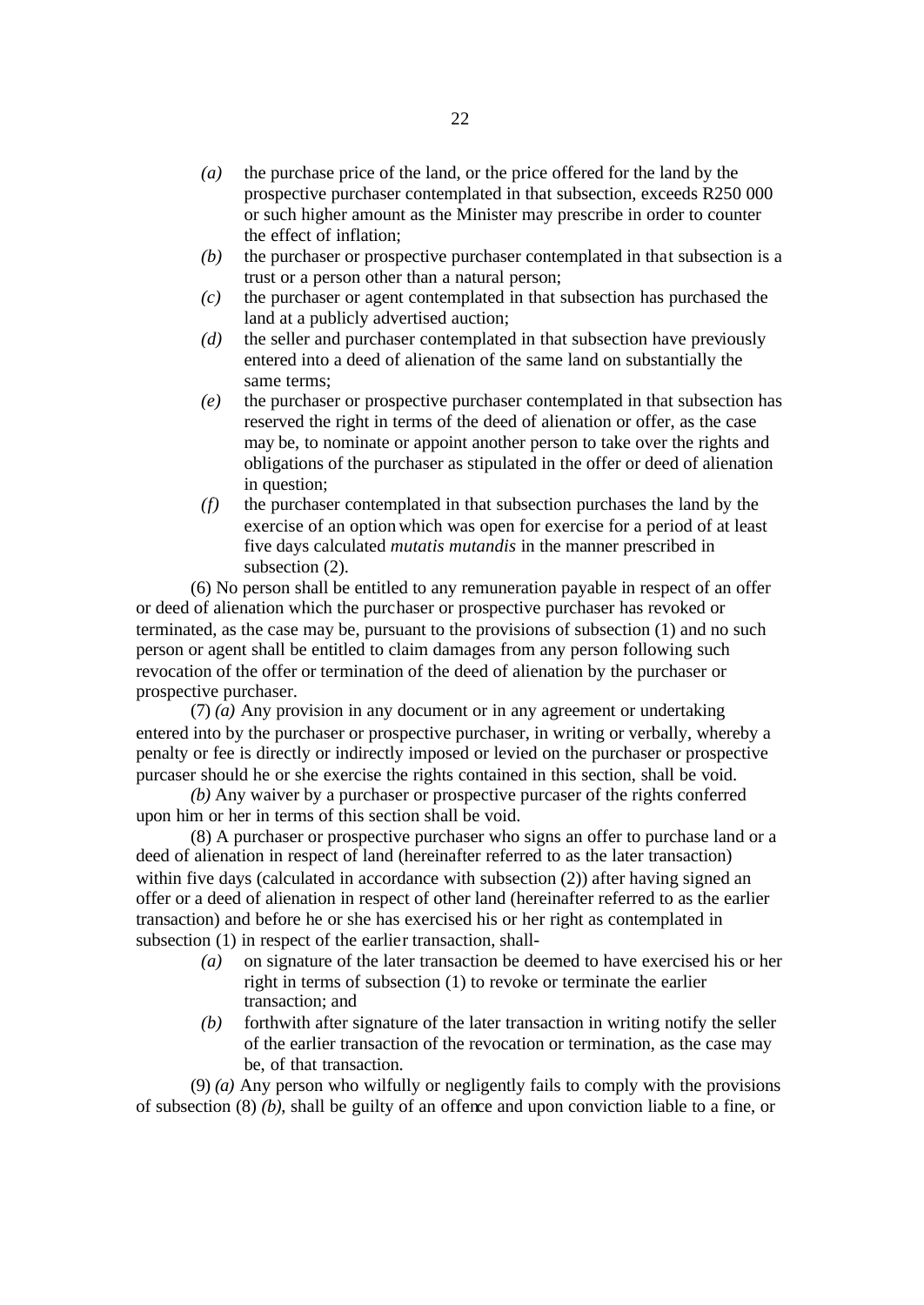to imprisonment for a period not exceeding one year or to both such fine and such imprisonment.

*(b)* The provisions of paragraph *(a)* shall not in any way detract from any civil remedy which a seller may have against a purchaser who failed to comply with the provisions of subsection (8) *(b)*.

(10) Subsections (8) and (9) shall not apply to a purchaser or prospective purchaser who *bona fide* intends to purchase both the land to which the earlier transaction and the land to which the later transaction referred to in subsection (8) relate.

[S. 29A inserted by s. 3 of Act 103 of 1998.]

### **30 Restriction of liability**

The State, a conveyancer and any servant of the State shall not be liable in respect of anything done in good faith in the exercise or performance of a power or duty conferred or imposed by or under this Act.

[S. 30 substituted by s. 13 of Act 51 of 1983.]

## **31 Regulations**

(1) The Minister may make regulations-

- *(a)* after consultation with the Minister of Community Development, prescribing the particulars which are required to be furnished to a registrar referred to in section 20 in connection with the recording of a contract and the cancellation of such recording, and the manner and form in which such particulars shall be furnished;
- *(b)* after consultation with the Minister of Finance, prescribing the matters in respect of which fees, excluding the fees and charges of conveyancers and notaries public, shall be payable and the tariff of such fees; and

[Para. *(b)* substituted by s. 8 of Act 170 of 1993.]

*(c)* as to any matter required or permitted by this Act to be prescribed by regulation.

(2) *(a)* The Minister may by regulation or by written notice exempt any person or category of persons, on the conditions deemed fit by him and set out in any such regulation or notice, from any provision of this Act.

*(b)* A notice contemplated in paragraph *(a)* directed to any person, shall be delivered to such person in the manner directed by the Minister, and any such notice directed to a category of persons shall be published in the *Government Gazette*.

*(c)* The Minister may at any time amend or withdraw any notice contemplated in paragraph *(a)*, and a notice relating to such amendment or withdrawal shall be delivered or published as contemplated in paragraph *(b)*.

[Sub-s. (2) added by s. 14 of Act 51 of 1983.]

## **32 Application of Act to existing deeds of alienation**

(1) In respect of a contract concluded before the commencement of this section and which is still in force at that commencement-

*(a)* the provisions of section 9 shall *mutatis mutandis* apply: Provided that-

- (i) in such application of subsection (1) of that section, that subsection shall be construed as if the notice contemplated in that subsection shall be given forthwith after the said commencement; and
- (ii) the reference in subsection (3) of that section to the amount contemplated in section 7 (1), shall be construed to be a reference to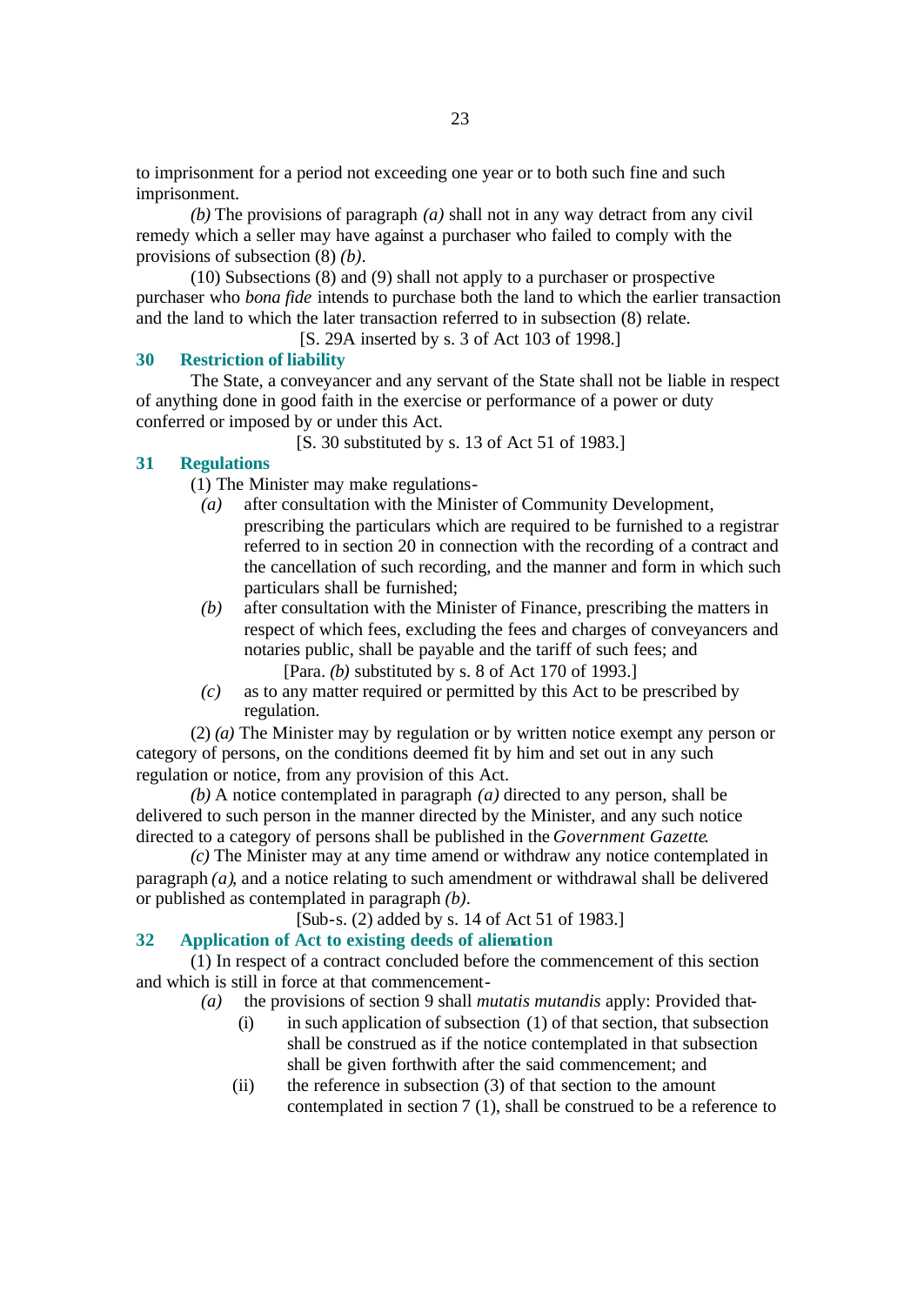the amount indicated in the first certificate given by a mortgagee to the purchaser in terms of section 9(3);

- (b) the provisions of sections 10 (1), (2) and (3) *(b)* (ii) and (iii), 11 and 12 shall *mutatis mutandis* apply: Provided that the date referred to in section 12 (2) *(b)* (iv) shall be construed as a reference to the date referred to in section 4 (1) *(m)* of the repealed Act;
- *(c)* the provisions of sections 14, 15, 16, 17, 18 and 19 shall *mutatis mutandis* apply;
- *(d)* the provisions of section 20 shall *mutatis mutandis* apply as from a date fixed by the Minister by notice in the *Gazette*: Provided that the periods referred to in subsection (1) of that section shall be construed as a reference to a period of six months commencing from that date;
- *(e)* the provisions of section 21 shall *mutatis mutandis* apply: Provided that in such application of subsection (1) of that section, that subsection shall be construed as if the notice contemplated in that subsection shall be given forthwith after the said commencement;
- *(f)* the provisions of sections 22, 23, 24, 25, 27 and 29 shall *mutatis mutandis* apply.

(2) Section 28 shall *mutatis mutandis* apply in respect of an alienation or alleged alienation of land entered into before the commencement of this section: Provided that the reference in subsection  $(1)$  of that section to section  $2(1)$  shall be construed as a reference to section 1 (1) of the Formalities in respect of Contracts of Sale of Land Act, 1969 (Act 71 of 1969).

## **33 Application of Act 73 of 1968**

No provision of the Limitation and Disclosure of Finance Charges Act, 1968 (Act 73 of 1968), shall apply to any contract which is subject to the provisions of Chapter II of this Act.

[S. 33 substituted by s. 15 of Act 51 of 1983.]

### **34 Repeal of laws**

(1) Subject to the provisions of subsection (2), the laws specified in the Schedule are hereby repealed to the extent set out in the third column of the Schedule.

(2) The provisions of section 10 (2) of the repealed Act shall apply in respect of any contract as defined in that Act concluded before the commencement of this section and still in force at that commencement.

(3) As from a date fixed by the Minister by notice in the *Gazette*, no purchaser shall be entitled to prove a claim in terms of section 14 (1) of the repealed Act in respect of a contract concluded before and in force at the commencement of this section.

### **35 Short title and commencement**

(1) This Act shall be called the Alienation of Land Act, 1981, and shall come into operation on a date fixed by the State President by proclamation in the *Gazette*.

(2) Different dates may in terms of subsection (1) be fixed in respect of different provisions of this Act.

| <b>LAWS REPEALED</b>   |                                                                      |                         |  |
|------------------------|----------------------------------------------------------------------|-------------------------|--|
| Number and year of law | Title                                                                | <b>Extent of repeal</b> |  |
| Act 29 of 1926         | Insolvency Act, 1916, Amendment Act, 1926   So much as is unrepealed |                         |  |

## **Schedule LAWS REPEALED**